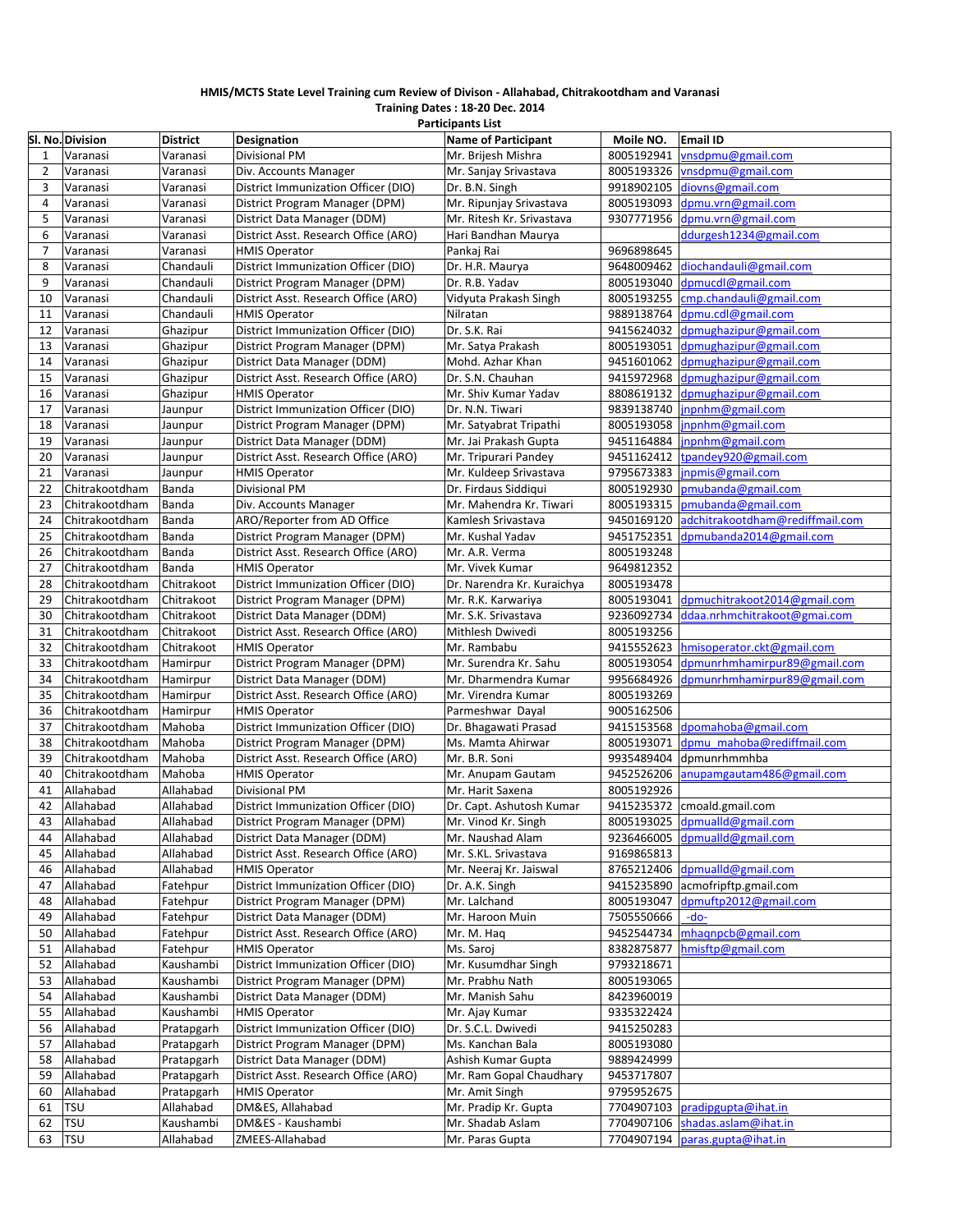|    | <b>SI. No. Division</b> | <b>District</b> | Designation          | <b>Name of Participant</b> | Moile NO.  | <b>Email ID</b>                 |  |  |  |  |
|----|-------------------------|-----------------|----------------------|----------------------------|------------|---------------------------------|--|--|--|--|
|    |                         |                 |                      |                            |            |                                 |  |  |  |  |
|    | <b>Resource Persons</b> |                 |                      |                            |            |                                 |  |  |  |  |
|    | <b>State</b>            | <b>SIFPSA</b>   | GM (FPIS)/GM (M&E)   | <b>BK Jain</b>             | 9415763843 | bkjain@sifpsa.org               |  |  |  |  |
|    | State                   | NHM-SPMU        | GM(MH)               | Dr Neera Jain              | 9415018045 |                                 |  |  |  |  |
|    | State                   | NHM-SPMU        | GM (RI/MIS/HQ)       | Dr Ved Prakash             | 7897829999 |                                 |  |  |  |  |
| 4  | <b>State</b>            | NHM-SPMU        | <b>Consultant FP</b> | Arvind Upadhyaya           | 8004805123 |                                 |  |  |  |  |
|    | State                   | <b>SIFPSA</b>   | Div PM (R&E) SIFPSA  | Kaushal Singh Bisht        |            | 9415248512   ksbmr@yahoo.com    |  |  |  |  |
| 6  | State                   | SIFPSA          | PC-FPIS, SIFPSA      | U.C.Pant                   | 9415195315 |                                 |  |  |  |  |
|    | <b>State</b>            | NHM-SPMU        | Analyst-MIS          | Prakhar Goswami            | 8005192537 | prakhargoswami@gmail.com        |  |  |  |  |
| 8  | State                   | NHM-SPMU        | <b>Analyst-MCTS</b>  | Ashish Kumar Maurya        | 8004005679 |                                 |  |  |  |  |
| 9  | State                   | NHM-SPMU        | Analyst-MCTS         | Lokesh Singh               | 9369872309 |                                 |  |  |  |  |
| 10 | <b>State</b>            | TSU-IHAT        | M&E Specialist-TSU   | Anand B Tripathi           | 7753995338 |                                 |  |  |  |  |
| 11 | <b>State</b>            | TSU-IHAT        | M&E Specialist-TSU   | Shailendra Mishra          | 9919390000 |                                 |  |  |  |  |
| 12 | State                   | NHM-SPMU        | <b>HMIS Team</b>     | Awadhesh Verma             | 8005192370 |                                 |  |  |  |  |
| 13 | State                   | NHM-SPMU        | <b>HMIS Team</b>     | Prem Kumar                 | 9473562187 |                                 |  |  |  |  |
| 14 | State                   | NHM-SPMU        | <b>HMIS Team</b>     | Aditya Singh               |            | 9792057533 adityanrhm@gmail.com |  |  |  |  |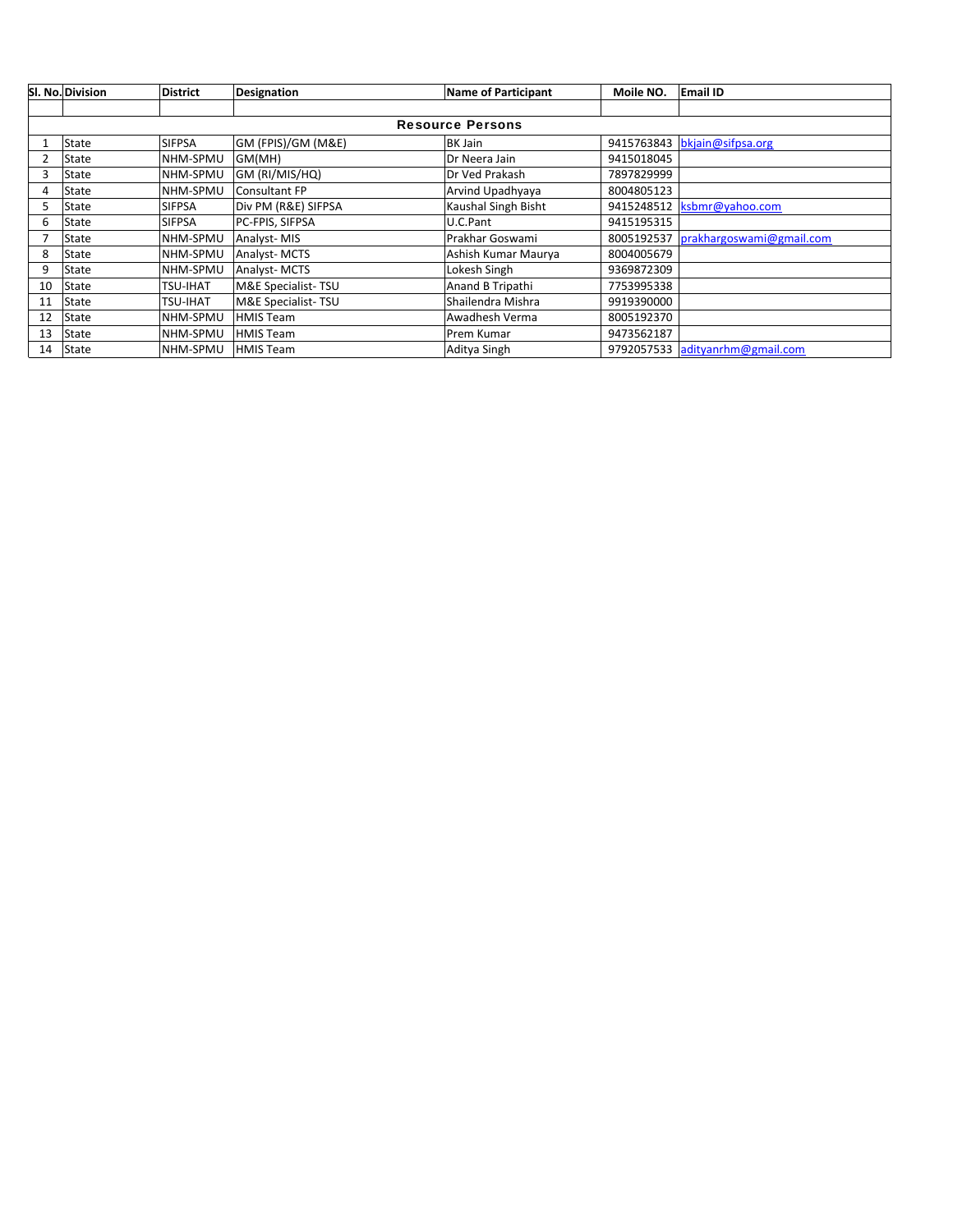## **HMIS/MCTS State Level Training cum Review of Division ‐Agra, Aligarh & Kanpur**

**Training Dates : 22‐24 Dec. 2014 Participants List**

| <b>Divisional PM</b><br>pmu.agra@rediffmail.com<br>$\mathbf{1}$<br>Pawan Kumar<br>9005192924<br>Agra<br>Agra<br>$\overline{2}$<br>pmu.agra@rediffmail.com<br>Div. Accounts Manager<br>9457277976<br>Agra<br>Chandan Tripathi<br>Agra<br>3<br>ARO/Reporter from AD Office<br>9412169324<br>sharmaindrakumar522@gmail.com<br>Agra<br>Agra<br>Indra Kumar<br>4<br>ypsingh@gmail.com<br>Agra<br>Agra<br>District Immunization Officer (DIO)<br>Dr. Y.P. Singh<br>9412202033<br>5<br>8005198023<br>dmpunhmagra@gmail.com<br>Agra<br>Agra<br>District Program Manager (DPM)<br><b>Balvir Singh Verma</b><br>6<br>District Data Manager (DDM)<br>Arvind Kumar Srivastava<br>9919054500<br>dpmunhmagra@gmail.com<br>Agra<br>Agra<br>7<br>District Asst. Research Office (ARO)<br>Navneet Rawat<br>9412395423<br>Agra<br>Agra<br>8<br>Avadhesh Panday<br>8534944190 dpmunhm@gmail.com<br>Agra<br>Agra<br><b>HMIS Operator</b><br>9<br>District Program Manager (DPM)<br>sarjukhan0786@gmail.com<br>Firozabad<br>Sarju Khan<br>9719628447<br>Agra<br>10<br>9837074470 dpmunrhmfirozabad@gmail.com<br>Firozabad<br>District Data Manager (DDM)<br>Sudhir Kumar<br>Agra<br>Dinesh Chandra<br>aro@gmail.com<br>11<br>Agra<br>Firozabad<br>District Asst. Research Office (ARO)<br>8439471642<br>sksinghmis@gmail.com<br>12<br>Firozabad<br><b>HMIS Operator</b><br>Shiv Kumar Singh<br>9719506277<br>Agra<br>District Immunization Officer (DIO)<br>13<br>Dr. R.Kishan<br>9457950695<br>dwmnp@gmai.com<br>Agra<br>Mainpuri<br>8005193072<br>dpmumpi@gmail.com<br>14<br>Agra<br>Mainpuri<br>District Program Manager (DPM)<br>Sanjeev Verma<br>dpmumainpuri@gmail.com<br>15<br>District Data Manager (DDM)<br>Shekha Dutt<br>9456476695<br>Agra<br>Mainpuri<br>16<br>Mahesh Chand Shukla<br>9760710891<br>Mainpuri<br>District Asst. Research Office (ARO)<br>Agra<br>Sunil Babu<br>17<br><b>HMIS Operator</b><br>9457264417<br>hmiempi@gmail.com<br>Agra<br>Mainpuri<br>District Immunization Officer (DIO)<br>18<br>Dr. A.K. Gupta<br>9897136678<br>dio.mta.1@gmail.com<br>Agra<br>Mathura<br>District Data Manager (DDM)<br>19<br>Mathura<br>Pupendra Singh<br>9458411431<br>dpmu.nrhm.mathura@gmail.com<br>Agra<br>A.K. Bhasin<br>9897070612 akbhasim2@gmail.com<br>20<br>Mathura<br>District Asst. Research Office (ARO)<br>Agra<br>21<br>Aligarh<br>Divisional PM<br><b>DC Tripathi</b><br>8005192925<br>Aligarh<br>22<br>Aligarh<br>Aligarh<br>Div. Accounts Manager<br>Chandan Tripathi<br>9457277976<br>ARO/Reporter from AD Office<br>23<br>Aligarh<br>Aligarh<br>L.K. Sharma<br>9411413253<br>District Immunization Officer (DIO)<br>24<br>Aligarh<br>Aligarh<br>Dr. Anupam Bhasin<br>9412162362<br>25<br>pmu.nhmaligarh@gmail.com<br>Aligarh<br>Aligarh<br>District Program Manager (DPM)<br>M.P. Singh<br>8005193024<br>26<br>Aligarh<br>District Data Manager (DDM)<br>Ujjawal Agarwal<br>9634093144<br>pmu.nhmaligarh@gmail.com<br>Aligarh<br>27<br>Aligarh<br>Aligarh<br>District Asst. Research Office (ARO)<br>P.K. Bhadauriya<br>9412545558<br>28<br>8923295733<br>jitendra.bh1982@gmail.com<br>Aligarh<br>Aligarh<br><b>HMIS Operator</b><br>Jitendra Kumar<br>District Immunization Officer (DIO)<br>29<br>Aligarh<br>Etah<br>Dr. B.D. Bhisaria<br>9456432621<br>Etah<br>Mohammad Arif<br>dpmu.etah1@gmail.com<br>30<br>Aligarh<br>District Program Manager (DPM)<br>8005193043<br>Etah<br>31<br>Aligarh<br><b>HMIS Operator</b><br>Yogesh Kumar<br>8126328583<br>hmisetah@gmail.com<br>32<br>Aligarh<br>District Program Manager (DPM)<br>Kuldeep Kumar<br>9012069999<br>dpmuhatras@gmail.com<br>Hathras<br>33<br>Aligarh<br>District Data Manager (DDM)<br>Mohammad Aamir<br>8858870345<br>aamir.aine@gmail.com<br>Hathras<br>kaptanhmishts@gmail.com<br>34<br>Aligarh<br>Hathras<br><b>HMIS Operator</b><br>Kaptan Singh<br>9411907760<br>35<br>dpm.ksn@gmail.com<br>Aligarh<br>District Program Manager (DPM)<br>Pawan Kumar<br>9456071663<br>Kasganj<br>cmokrn123@gmail.com<br>36<br>Aligarh<br>District Asst. Research Office (ARO)<br>Ram Prasad<br>9758531755<br>Kasganj<br>Vishwaratan<br>9457180713<br>dpm ksn@rediffmail.com<br>37<br>Aligarh<br><b>HMIS Operator</b><br>Kasganj<br><b>Divisional PM</b><br>9412329382<br>38<br>Kanpur<br>Kanpur Nagar<br>Rajan Prasad Singh<br>39<br>8005193320 dpmukanpurnagar123@gmail.com<br>Kanpur<br>Kanpur Nagar<br>Div. Accounts Manager<br>Rajesh kumar Agarwal<br>9795670295 addknp@nic.in<br>40<br>Kanpur Nagar   ARO/Reporter from AD Office<br>Abhinesh Jha<br>Kanpur<br>Kanpur<br>District Program Manager (DPM)<br>8005193063<br>kupdpmu@gmail.com<br>Kanpur Nagar<br>Ashwini Gautam<br>41<br>knpdpmu@gmail.com<br>42<br>Kanpur<br>Kanpur Nagar<br>District Data Manager (DDM)<br>Rajesh Agarwal<br>9839902277<br>dpmukanpurdehat@gmail.com<br>43<br>Kanpur<br>Kanpur Dehat<br>District Program Manager (DPM)<br>Amitabh Verma<br>8005193062<br>Ashutosh Kumar Mishra<br>9450403390<br>ashutosh.630@gmail.com<br>44<br>Kanpur<br>Kanpur Dehat<br>District Data Manager (DDM)<br>Anil Kumar<br>Anilpalkd@gmail.com<br>45<br>Kanpur<br>Kanpur Dehat<br><b>HMIS Operator</b><br>7398998196<br>District Immunization Officer (DIO)<br>cmoknj@gmail.com<br>46<br>9450694321<br>Kanpur<br>Kannaui<br>Dr. J.R. Singh<br>dpmukannauj@gmail.com<br>District Program Manager (DPM)<br>Dheeraj Kumar<br>9918121031<br>47<br>Kanpur<br>Kannauj<br>dpmukannauj@gmail.com<br>48<br>District Data Manager (DDM)<br>Alpana<br>9084634881<br>Kanpur<br>Kannauj<br>Sarvesh Kumar<br>sarvesh4983@gmail.com<br>49<br>District Asst. Research Office (ARO)<br>9839444983<br>Kanpur<br>Kannauj<br>50<br>Alok Shukla<br>Kanpur<br>8416835402<br>Kannauj<br><b>HMIS Operator</b><br>District Immunization Officer (DIO)<br>51<br>Kanpur<br>Farrukhabad<br>Dr. Rajvir Singh<br>9412542993<br>dpmu17farrukhabad@gmail.com<br>52<br>Farrukhabad<br>District Program Manager (DPM)<br>A.K Soni<br>9450170491<br>Kanpur<br>53<br>9452845840<br>dpmu17farrukhabad@gmail.com<br>Farrukhabad<br>District Data Manager (DDM)<br>Pankaj Kumar<br>Kanpur<br>54<br>Farrukhabad<br>District Asst. Research Office (ARO)<br>Waseem Khan<br>9670209346<br>Kanpur<br>55<br>ajaykumar79.2010@rediffmail.com<br>Kanpur<br>Farrukhabad<br><b>HMIS Operator</b><br>Ajay Kumar<br>9798765833<br>District Immunization Officer (DIO)<br>56<br>Dr. R.K. Chaurasia<br>9415174811<br>Kanpur<br>Etawah<br>57<br>District Program Manager (DPM)<br>Sandeep Dixit<br>9452029707<br>dpmuetawah@gmail.com<br>Kanpur<br>Etawah<br>58<br>Etawah<br>District Data Manager (DDM)<br>Hariom<br>9058880424<br>dpmuetawah@gmail.com<br>Kanpur<br>59<br>District Asst. Research Office (ARO)<br>Rajendra Singh<br>9412442361<br>rajendrasingharo@gmail.com<br>Kanpur<br>Etawah<br>60<br>Kanpur<br>Etawah<br><b>HMIS Operator</b><br>Sandeep Srivastava | Sl. No. | <b>Division</b> | <b>District</b> | <b>Designation</b> | <b>Name of Participant</b> | Moile NO.  | <b>Email ID</b> |
|-----------------------------------------------------------------------------------------------------------------------------------------------------------------------------------------------------------------------------------------------------------------------------------------------------------------------------------------------------------------------------------------------------------------------------------------------------------------------------------------------------------------------------------------------------------------------------------------------------------------------------------------------------------------------------------------------------------------------------------------------------------------------------------------------------------------------------------------------------------------------------------------------------------------------------------------------------------------------------------------------------------------------------------------------------------------------------------------------------------------------------------------------------------------------------------------------------------------------------------------------------------------------------------------------------------------------------------------------------------------------------------------------------------------------------------------------------------------------------------------------------------------------------------------------------------------------------------------------------------------------------------------------------------------------------------------------------------------------------------------------------------------------------------------------------------------------------------------------------------------------------------------------------------------------------------------------------------------------------------------------------------------------------------------------------------------------------------------------------------------------------------------------------------------------------------------------------------------------------------------------------------------------------------------------------------------------------------------------------------------------------------------------------------------------------------------------------------------------------------------------------------------------------------------------------------------------------------------------------------------------------------------------------------------------------------------------------------------------------------------------------------------------------------------------------------------------------------------------------------------------------------------------------------------------------------------------------------------------------------------------------------------------------------------------------------------------------------------------------------------------------------------------------------------------------------------------------------------------------------------------------------------------------------------------------------------------------------------------------------------------------------------------------------------------------------------------------------------------------------------------------------------------------------------------------------------------------------------------------------------------------------------------------------------------------------------------------------------------------------------------------------------------------------------------------------------------------------------------------------------------------------------------------------------------------------------------------------------------------------------------------------------------------------------------------------------------------------------------------------------------------------------------------------------------------------------------------------------------------------------------------------------------------------------------------------------------------------------------------------------------------------------------------------------------------------------------------------------------------------------------------------------------------------------------------------------------------------------------------------------------------------------------------------------------------------------------------------------------------------------------------------------------------------------------------------------------------------------------------------------------------------------------------------------------------------------------------------------------------------------------------------------------------------------------------------------------------------------------------------------------------------------------------------------------------------------------------------------------------------------------------------------------------------------------------------------------------------------------------------------------------------------------------------------------------------------------------------------------------------------------------------------------------------------------------------------------------------------------------------------------------------------------------------------------------------------------------------------------------------------------------------------------------------------------------------------------------------------------------------------------------------------------------------------------------------------------------------------------------------------------------------------------------------------------------------------------------------------------------------------------------------------------------------------------------------------------------------------------------------------------------------------------------------------------------------------------------------------------------------------------------------------------------------------------------------------------------------------------------------------------------------------------------------------------------------------------------------------------------------------------------------------------------------------------------------------------------------------------------------------------------------------------------------------------------------------------------------------------------------|---------|-----------------|-----------------|--------------------|----------------------------|------------|-----------------|
|                                                                                                                                                                                                                                                                                                                                                                                                                                                                                                                                                                                                                                                                                                                                                                                                                                                                                                                                                                                                                                                                                                                                                                                                                                                                                                                                                                                                                                                                                                                                                                                                                                                                                                                                                                                                                                                                                                                                                                                                                                                                                                                                                                                                                                                                                                                                                                                                                                                                                                                                                                                                                                                                                                                                                                                                                                                                                                                                                                                                                                                                                                                                                                                                                                                                                                                                                                                                                                                                                                                                                                                                                                                                                                                                                                                                                                                                                                                                                                                                                                                                                                                                                                                                                                                                                                                                                                                                                                                                                                                                                                                                                                                                                                                                                                                                                                                                                                                                                                                                                                                                                                                                                                                                                                                                                                                                                                                                                                                                                                                                                                                                                                                                                                                                                                                                                                                                                                                                                                                                                                                                                                                                                                                                                                                                                                                                                                                                                                                                                                                                                                                                                                                                                                                                                                                                                                                           |         |                 |                 |                    |                            |            |                 |
|                                                                                                                                                                                                                                                                                                                                                                                                                                                                                                                                                                                                                                                                                                                                                                                                                                                                                                                                                                                                                                                                                                                                                                                                                                                                                                                                                                                                                                                                                                                                                                                                                                                                                                                                                                                                                                                                                                                                                                                                                                                                                                                                                                                                                                                                                                                                                                                                                                                                                                                                                                                                                                                                                                                                                                                                                                                                                                                                                                                                                                                                                                                                                                                                                                                                                                                                                                                                                                                                                                                                                                                                                                                                                                                                                                                                                                                                                                                                                                                                                                                                                                                                                                                                                                                                                                                                                                                                                                                                                                                                                                                                                                                                                                                                                                                                                                                                                                                                                                                                                                                                                                                                                                                                                                                                                                                                                                                                                                                                                                                                                                                                                                                                                                                                                                                                                                                                                                                                                                                                                                                                                                                                                                                                                                                                                                                                                                                                                                                                                                                                                                                                                                                                                                                                                                                                                                                           |         |                 |                 |                    |                            |            |                 |
|                                                                                                                                                                                                                                                                                                                                                                                                                                                                                                                                                                                                                                                                                                                                                                                                                                                                                                                                                                                                                                                                                                                                                                                                                                                                                                                                                                                                                                                                                                                                                                                                                                                                                                                                                                                                                                                                                                                                                                                                                                                                                                                                                                                                                                                                                                                                                                                                                                                                                                                                                                                                                                                                                                                                                                                                                                                                                                                                                                                                                                                                                                                                                                                                                                                                                                                                                                                                                                                                                                                                                                                                                                                                                                                                                                                                                                                                                                                                                                                                                                                                                                                                                                                                                                                                                                                                                                                                                                                                                                                                                                                                                                                                                                                                                                                                                                                                                                                                                                                                                                                                                                                                                                                                                                                                                                                                                                                                                                                                                                                                                                                                                                                                                                                                                                                                                                                                                                                                                                                                                                                                                                                                                                                                                                                                                                                                                                                                                                                                                                                                                                                                                                                                                                                                                                                                                                                           |         |                 |                 |                    |                            |            |                 |
|                                                                                                                                                                                                                                                                                                                                                                                                                                                                                                                                                                                                                                                                                                                                                                                                                                                                                                                                                                                                                                                                                                                                                                                                                                                                                                                                                                                                                                                                                                                                                                                                                                                                                                                                                                                                                                                                                                                                                                                                                                                                                                                                                                                                                                                                                                                                                                                                                                                                                                                                                                                                                                                                                                                                                                                                                                                                                                                                                                                                                                                                                                                                                                                                                                                                                                                                                                                                                                                                                                                                                                                                                                                                                                                                                                                                                                                                                                                                                                                                                                                                                                                                                                                                                                                                                                                                                                                                                                                                                                                                                                                                                                                                                                                                                                                                                                                                                                                                                                                                                                                                                                                                                                                                                                                                                                                                                                                                                                                                                                                                                                                                                                                                                                                                                                                                                                                                                                                                                                                                                                                                                                                                                                                                                                                                                                                                                                                                                                                                                                                                                                                                                                                                                                                                                                                                                                                           |         |                 |                 |                    |                            |            |                 |
|                                                                                                                                                                                                                                                                                                                                                                                                                                                                                                                                                                                                                                                                                                                                                                                                                                                                                                                                                                                                                                                                                                                                                                                                                                                                                                                                                                                                                                                                                                                                                                                                                                                                                                                                                                                                                                                                                                                                                                                                                                                                                                                                                                                                                                                                                                                                                                                                                                                                                                                                                                                                                                                                                                                                                                                                                                                                                                                                                                                                                                                                                                                                                                                                                                                                                                                                                                                                                                                                                                                                                                                                                                                                                                                                                                                                                                                                                                                                                                                                                                                                                                                                                                                                                                                                                                                                                                                                                                                                                                                                                                                                                                                                                                                                                                                                                                                                                                                                                                                                                                                                                                                                                                                                                                                                                                                                                                                                                                                                                                                                                                                                                                                                                                                                                                                                                                                                                                                                                                                                                                                                                                                                                                                                                                                                                                                                                                                                                                                                                                                                                                                                                                                                                                                                                                                                                                                           |         |                 |                 |                    |                            |            |                 |
|                                                                                                                                                                                                                                                                                                                                                                                                                                                                                                                                                                                                                                                                                                                                                                                                                                                                                                                                                                                                                                                                                                                                                                                                                                                                                                                                                                                                                                                                                                                                                                                                                                                                                                                                                                                                                                                                                                                                                                                                                                                                                                                                                                                                                                                                                                                                                                                                                                                                                                                                                                                                                                                                                                                                                                                                                                                                                                                                                                                                                                                                                                                                                                                                                                                                                                                                                                                                                                                                                                                                                                                                                                                                                                                                                                                                                                                                                                                                                                                                                                                                                                                                                                                                                                                                                                                                                                                                                                                                                                                                                                                                                                                                                                                                                                                                                                                                                                                                                                                                                                                                                                                                                                                                                                                                                                                                                                                                                                                                                                                                                                                                                                                                                                                                                                                                                                                                                                                                                                                                                                                                                                                                                                                                                                                                                                                                                                                                                                                                                                                                                                                                                                                                                                                                                                                                                                                           |         |                 |                 |                    |                            |            |                 |
|                                                                                                                                                                                                                                                                                                                                                                                                                                                                                                                                                                                                                                                                                                                                                                                                                                                                                                                                                                                                                                                                                                                                                                                                                                                                                                                                                                                                                                                                                                                                                                                                                                                                                                                                                                                                                                                                                                                                                                                                                                                                                                                                                                                                                                                                                                                                                                                                                                                                                                                                                                                                                                                                                                                                                                                                                                                                                                                                                                                                                                                                                                                                                                                                                                                                                                                                                                                                                                                                                                                                                                                                                                                                                                                                                                                                                                                                                                                                                                                                                                                                                                                                                                                                                                                                                                                                                                                                                                                                                                                                                                                                                                                                                                                                                                                                                                                                                                                                                                                                                                                                                                                                                                                                                                                                                                                                                                                                                                                                                                                                                                                                                                                                                                                                                                                                                                                                                                                                                                                                                                                                                                                                                                                                                                                                                                                                                                                                                                                                                                                                                                                                                                                                                                                                                                                                                                                           |         |                 |                 |                    |                            |            |                 |
|                                                                                                                                                                                                                                                                                                                                                                                                                                                                                                                                                                                                                                                                                                                                                                                                                                                                                                                                                                                                                                                                                                                                                                                                                                                                                                                                                                                                                                                                                                                                                                                                                                                                                                                                                                                                                                                                                                                                                                                                                                                                                                                                                                                                                                                                                                                                                                                                                                                                                                                                                                                                                                                                                                                                                                                                                                                                                                                                                                                                                                                                                                                                                                                                                                                                                                                                                                                                                                                                                                                                                                                                                                                                                                                                                                                                                                                                                                                                                                                                                                                                                                                                                                                                                                                                                                                                                                                                                                                                                                                                                                                                                                                                                                                                                                                                                                                                                                                                                                                                                                                                                                                                                                                                                                                                                                                                                                                                                                                                                                                                                                                                                                                                                                                                                                                                                                                                                                                                                                                                                                                                                                                                                                                                                                                                                                                                                                                                                                                                                                                                                                                                                                                                                                                                                                                                                                                           |         |                 |                 |                    |                            |            |                 |
|                                                                                                                                                                                                                                                                                                                                                                                                                                                                                                                                                                                                                                                                                                                                                                                                                                                                                                                                                                                                                                                                                                                                                                                                                                                                                                                                                                                                                                                                                                                                                                                                                                                                                                                                                                                                                                                                                                                                                                                                                                                                                                                                                                                                                                                                                                                                                                                                                                                                                                                                                                                                                                                                                                                                                                                                                                                                                                                                                                                                                                                                                                                                                                                                                                                                                                                                                                                                                                                                                                                                                                                                                                                                                                                                                                                                                                                                                                                                                                                                                                                                                                                                                                                                                                                                                                                                                                                                                                                                                                                                                                                                                                                                                                                                                                                                                                                                                                                                                                                                                                                                                                                                                                                                                                                                                                                                                                                                                                                                                                                                                                                                                                                                                                                                                                                                                                                                                                                                                                                                                                                                                                                                                                                                                                                                                                                                                                                                                                                                                                                                                                                                                                                                                                                                                                                                                                                           |         |                 |                 |                    |                            |            |                 |
|                                                                                                                                                                                                                                                                                                                                                                                                                                                                                                                                                                                                                                                                                                                                                                                                                                                                                                                                                                                                                                                                                                                                                                                                                                                                                                                                                                                                                                                                                                                                                                                                                                                                                                                                                                                                                                                                                                                                                                                                                                                                                                                                                                                                                                                                                                                                                                                                                                                                                                                                                                                                                                                                                                                                                                                                                                                                                                                                                                                                                                                                                                                                                                                                                                                                                                                                                                                                                                                                                                                                                                                                                                                                                                                                                                                                                                                                                                                                                                                                                                                                                                                                                                                                                                                                                                                                                                                                                                                                                                                                                                                                                                                                                                                                                                                                                                                                                                                                                                                                                                                                                                                                                                                                                                                                                                                                                                                                                                                                                                                                                                                                                                                                                                                                                                                                                                                                                                                                                                                                                                                                                                                                                                                                                                                                                                                                                                                                                                                                                                                                                                                                                                                                                                                                                                                                                                                           |         |                 |                 |                    |                            |            |                 |
|                                                                                                                                                                                                                                                                                                                                                                                                                                                                                                                                                                                                                                                                                                                                                                                                                                                                                                                                                                                                                                                                                                                                                                                                                                                                                                                                                                                                                                                                                                                                                                                                                                                                                                                                                                                                                                                                                                                                                                                                                                                                                                                                                                                                                                                                                                                                                                                                                                                                                                                                                                                                                                                                                                                                                                                                                                                                                                                                                                                                                                                                                                                                                                                                                                                                                                                                                                                                                                                                                                                                                                                                                                                                                                                                                                                                                                                                                                                                                                                                                                                                                                                                                                                                                                                                                                                                                                                                                                                                                                                                                                                                                                                                                                                                                                                                                                                                                                                                                                                                                                                                                                                                                                                                                                                                                                                                                                                                                                                                                                                                                                                                                                                                                                                                                                                                                                                                                                                                                                                                                                                                                                                                                                                                                                                                                                                                                                                                                                                                                                                                                                                                                                                                                                                                                                                                                                                           |         |                 |                 |                    |                            |            |                 |
|                                                                                                                                                                                                                                                                                                                                                                                                                                                                                                                                                                                                                                                                                                                                                                                                                                                                                                                                                                                                                                                                                                                                                                                                                                                                                                                                                                                                                                                                                                                                                                                                                                                                                                                                                                                                                                                                                                                                                                                                                                                                                                                                                                                                                                                                                                                                                                                                                                                                                                                                                                                                                                                                                                                                                                                                                                                                                                                                                                                                                                                                                                                                                                                                                                                                                                                                                                                                                                                                                                                                                                                                                                                                                                                                                                                                                                                                                                                                                                                                                                                                                                                                                                                                                                                                                                                                                                                                                                                                                                                                                                                                                                                                                                                                                                                                                                                                                                                                                                                                                                                                                                                                                                                                                                                                                                                                                                                                                                                                                                                                                                                                                                                                                                                                                                                                                                                                                                                                                                                                                                                                                                                                                                                                                                                                                                                                                                                                                                                                                                                                                                                                                                                                                                                                                                                                                                                           |         |                 |                 |                    |                            |            |                 |
|                                                                                                                                                                                                                                                                                                                                                                                                                                                                                                                                                                                                                                                                                                                                                                                                                                                                                                                                                                                                                                                                                                                                                                                                                                                                                                                                                                                                                                                                                                                                                                                                                                                                                                                                                                                                                                                                                                                                                                                                                                                                                                                                                                                                                                                                                                                                                                                                                                                                                                                                                                                                                                                                                                                                                                                                                                                                                                                                                                                                                                                                                                                                                                                                                                                                                                                                                                                                                                                                                                                                                                                                                                                                                                                                                                                                                                                                                                                                                                                                                                                                                                                                                                                                                                                                                                                                                                                                                                                                                                                                                                                                                                                                                                                                                                                                                                                                                                                                                                                                                                                                                                                                                                                                                                                                                                                                                                                                                                                                                                                                                                                                                                                                                                                                                                                                                                                                                                                                                                                                                                                                                                                                                                                                                                                                                                                                                                                                                                                                                                                                                                                                                                                                                                                                                                                                                                                           |         |                 |                 |                    |                            |            |                 |
|                                                                                                                                                                                                                                                                                                                                                                                                                                                                                                                                                                                                                                                                                                                                                                                                                                                                                                                                                                                                                                                                                                                                                                                                                                                                                                                                                                                                                                                                                                                                                                                                                                                                                                                                                                                                                                                                                                                                                                                                                                                                                                                                                                                                                                                                                                                                                                                                                                                                                                                                                                                                                                                                                                                                                                                                                                                                                                                                                                                                                                                                                                                                                                                                                                                                                                                                                                                                                                                                                                                                                                                                                                                                                                                                                                                                                                                                                                                                                                                                                                                                                                                                                                                                                                                                                                                                                                                                                                                                                                                                                                                                                                                                                                                                                                                                                                                                                                                                                                                                                                                                                                                                                                                                                                                                                                                                                                                                                                                                                                                                                                                                                                                                                                                                                                                                                                                                                                                                                                                                                                                                                                                                                                                                                                                                                                                                                                                                                                                                                                                                                                                                                                                                                                                                                                                                                                                           |         |                 |                 |                    |                            |            |                 |
|                                                                                                                                                                                                                                                                                                                                                                                                                                                                                                                                                                                                                                                                                                                                                                                                                                                                                                                                                                                                                                                                                                                                                                                                                                                                                                                                                                                                                                                                                                                                                                                                                                                                                                                                                                                                                                                                                                                                                                                                                                                                                                                                                                                                                                                                                                                                                                                                                                                                                                                                                                                                                                                                                                                                                                                                                                                                                                                                                                                                                                                                                                                                                                                                                                                                                                                                                                                                                                                                                                                                                                                                                                                                                                                                                                                                                                                                                                                                                                                                                                                                                                                                                                                                                                                                                                                                                                                                                                                                                                                                                                                                                                                                                                                                                                                                                                                                                                                                                                                                                                                                                                                                                                                                                                                                                                                                                                                                                                                                                                                                                                                                                                                                                                                                                                                                                                                                                                                                                                                                                                                                                                                                                                                                                                                                                                                                                                                                                                                                                                                                                                                                                                                                                                                                                                                                                                                           |         |                 |                 |                    |                            |            |                 |
|                                                                                                                                                                                                                                                                                                                                                                                                                                                                                                                                                                                                                                                                                                                                                                                                                                                                                                                                                                                                                                                                                                                                                                                                                                                                                                                                                                                                                                                                                                                                                                                                                                                                                                                                                                                                                                                                                                                                                                                                                                                                                                                                                                                                                                                                                                                                                                                                                                                                                                                                                                                                                                                                                                                                                                                                                                                                                                                                                                                                                                                                                                                                                                                                                                                                                                                                                                                                                                                                                                                                                                                                                                                                                                                                                                                                                                                                                                                                                                                                                                                                                                                                                                                                                                                                                                                                                                                                                                                                                                                                                                                                                                                                                                                                                                                                                                                                                                                                                                                                                                                                                                                                                                                                                                                                                                                                                                                                                                                                                                                                                                                                                                                                                                                                                                                                                                                                                                                                                                                                                                                                                                                                                                                                                                                                                                                                                                                                                                                                                                                                                                                                                                                                                                                                                                                                                                                           |         |                 |                 |                    |                            |            |                 |
|                                                                                                                                                                                                                                                                                                                                                                                                                                                                                                                                                                                                                                                                                                                                                                                                                                                                                                                                                                                                                                                                                                                                                                                                                                                                                                                                                                                                                                                                                                                                                                                                                                                                                                                                                                                                                                                                                                                                                                                                                                                                                                                                                                                                                                                                                                                                                                                                                                                                                                                                                                                                                                                                                                                                                                                                                                                                                                                                                                                                                                                                                                                                                                                                                                                                                                                                                                                                                                                                                                                                                                                                                                                                                                                                                                                                                                                                                                                                                                                                                                                                                                                                                                                                                                                                                                                                                                                                                                                                                                                                                                                                                                                                                                                                                                                                                                                                                                                                                                                                                                                                                                                                                                                                                                                                                                                                                                                                                                                                                                                                                                                                                                                                                                                                                                                                                                                                                                                                                                                                                                                                                                                                                                                                                                                                                                                                                                                                                                                                                                                                                                                                                                                                                                                                                                                                                                                           |         |                 |                 |                    |                            |            |                 |
|                                                                                                                                                                                                                                                                                                                                                                                                                                                                                                                                                                                                                                                                                                                                                                                                                                                                                                                                                                                                                                                                                                                                                                                                                                                                                                                                                                                                                                                                                                                                                                                                                                                                                                                                                                                                                                                                                                                                                                                                                                                                                                                                                                                                                                                                                                                                                                                                                                                                                                                                                                                                                                                                                                                                                                                                                                                                                                                                                                                                                                                                                                                                                                                                                                                                                                                                                                                                                                                                                                                                                                                                                                                                                                                                                                                                                                                                                                                                                                                                                                                                                                                                                                                                                                                                                                                                                                                                                                                                                                                                                                                                                                                                                                                                                                                                                                                                                                                                                                                                                                                                                                                                                                                                                                                                                                                                                                                                                                                                                                                                                                                                                                                                                                                                                                                                                                                                                                                                                                                                                                                                                                                                                                                                                                                                                                                                                                                                                                                                                                                                                                                                                                                                                                                                                                                                                                                           |         |                 |                 |                    |                            |            |                 |
|                                                                                                                                                                                                                                                                                                                                                                                                                                                                                                                                                                                                                                                                                                                                                                                                                                                                                                                                                                                                                                                                                                                                                                                                                                                                                                                                                                                                                                                                                                                                                                                                                                                                                                                                                                                                                                                                                                                                                                                                                                                                                                                                                                                                                                                                                                                                                                                                                                                                                                                                                                                                                                                                                                                                                                                                                                                                                                                                                                                                                                                                                                                                                                                                                                                                                                                                                                                                                                                                                                                                                                                                                                                                                                                                                                                                                                                                                                                                                                                                                                                                                                                                                                                                                                                                                                                                                                                                                                                                                                                                                                                                                                                                                                                                                                                                                                                                                                                                                                                                                                                                                                                                                                                                                                                                                                                                                                                                                                                                                                                                                                                                                                                                                                                                                                                                                                                                                                                                                                                                                                                                                                                                                                                                                                                                                                                                                                                                                                                                                                                                                                                                                                                                                                                                                                                                                                                           |         |                 |                 |                    |                            |            |                 |
|                                                                                                                                                                                                                                                                                                                                                                                                                                                                                                                                                                                                                                                                                                                                                                                                                                                                                                                                                                                                                                                                                                                                                                                                                                                                                                                                                                                                                                                                                                                                                                                                                                                                                                                                                                                                                                                                                                                                                                                                                                                                                                                                                                                                                                                                                                                                                                                                                                                                                                                                                                                                                                                                                                                                                                                                                                                                                                                                                                                                                                                                                                                                                                                                                                                                                                                                                                                                                                                                                                                                                                                                                                                                                                                                                                                                                                                                                                                                                                                                                                                                                                                                                                                                                                                                                                                                                                                                                                                                                                                                                                                                                                                                                                                                                                                                                                                                                                                                                                                                                                                                                                                                                                                                                                                                                                                                                                                                                                                                                                                                                                                                                                                                                                                                                                                                                                                                                                                                                                                                                                                                                                                                                                                                                                                                                                                                                                                                                                                                                                                                                                                                                                                                                                                                                                                                                                                           |         |                 |                 |                    |                            |            |                 |
|                                                                                                                                                                                                                                                                                                                                                                                                                                                                                                                                                                                                                                                                                                                                                                                                                                                                                                                                                                                                                                                                                                                                                                                                                                                                                                                                                                                                                                                                                                                                                                                                                                                                                                                                                                                                                                                                                                                                                                                                                                                                                                                                                                                                                                                                                                                                                                                                                                                                                                                                                                                                                                                                                                                                                                                                                                                                                                                                                                                                                                                                                                                                                                                                                                                                                                                                                                                                                                                                                                                                                                                                                                                                                                                                                                                                                                                                                                                                                                                                                                                                                                                                                                                                                                                                                                                                                                                                                                                                                                                                                                                                                                                                                                                                                                                                                                                                                                                                                                                                                                                                                                                                                                                                                                                                                                                                                                                                                                                                                                                                                                                                                                                                                                                                                                                                                                                                                                                                                                                                                                                                                                                                                                                                                                                                                                                                                                                                                                                                                                                                                                                                                                                                                                                                                                                                                                                           |         |                 |                 |                    |                            |            |                 |
|                                                                                                                                                                                                                                                                                                                                                                                                                                                                                                                                                                                                                                                                                                                                                                                                                                                                                                                                                                                                                                                                                                                                                                                                                                                                                                                                                                                                                                                                                                                                                                                                                                                                                                                                                                                                                                                                                                                                                                                                                                                                                                                                                                                                                                                                                                                                                                                                                                                                                                                                                                                                                                                                                                                                                                                                                                                                                                                                                                                                                                                                                                                                                                                                                                                                                                                                                                                                                                                                                                                                                                                                                                                                                                                                                                                                                                                                                                                                                                                                                                                                                                                                                                                                                                                                                                                                                                                                                                                                                                                                                                                                                                                                                                                                                                                                                                                                                                                                                                                                                                                                                                                                                                                                                                                                                                                                                                                                                                                                                                                                                                                                                                                                                                                                                                                                                                                                                                                                                                                                                                                                                                                                                                                                                                                                                                                                                                                                                                                                                                                                                                                                                                                                                                                                                                                                                                                           |         |                 |                 |                    |                            |            |                 |
|                                                                                                                                                                                                                                                                                                                                                                                                                                                                                                                                                                                                                                                                                                                                                                                                                                                                                                                                                                                                                                                                                                                                                                                                                                                                                                                                                                                                                                                                                                                                                                                                                                                                                                                                                                                                                                                                                                                                                                                                                                                                                                                                                                                                                                                                                                                                                                                                                                                                                                                                                                                                                                                                                                                                                                                                                                                                                                                                                                                                                                                                                                                                                                                                                                                                                                                                                                                                                                                                                                                                                                                                                                                                                                                                                                                                                                                                                                                                                                                                                                                                                                                                                                                                                                                                                                                                                                                                                                                                                                                                                                                                                                                                                                                                                                                                                                                                                                                                                                                                                                                                                                                                                                                                                                                                                                                                                                                                                                                                                                                                                                                                                                                                                                                                                                                                                                                                                                                                                                                                                                                                                                                                                                                                                                                                                                                                                                                                                                                                                                                                                                                                                                                                                                                                                                                                                                                           |         |                 |                 |                    |                            |            |                 |
|                                                                                                                                                                                                                                                                                                                                                                                                                                                                                                                                                                                                                                                                                                                                                                                                                                                                                                                                                                                                                                                                                                                                                                                                                                                                                                                                                                                                                                                                                                                                                                                                                                                                                                                                                                                                                                                                                                                                                                                                                                                                                                                                                                                                                                                                                                                                                                                                                                                                                                                                                                                                                                                                                                                                                                                                                                                                                                                                                                                                                                                                                                                                                                                                                                                                                                                                                                                                                                                                                                                                                                                                                                                                                                                                                                                                                                                                                                                                                                                                                                                                                                                                                                                                                                                                                                                                                                                                                                                                                                                                                                                                                                                                                                                                                                                                                                                                                                                                                                                                                                                                                                                                                                                                                                                                                                                                                                                                                                                                                                                                                                                                                                                                                                                                                                                                                                                                                                                                                                                                                                                                                                                                                                                                                                                                                                                                                                                                                                                                                                                                                                                                                                                                                                                                                                                                                                                           |         |                 |                 |                    |                            |            |                 |
|                                                                                                                                                                                                                                                                                                                                                                                                                                                                                                                                                                                                                                                                                                                                                                                                                                                                                                                                                                                                                                                                                                                                                                                                                                                                                                                                                                                                                                                                                                                                                                                                                                                                                                                                                                                                                                                                                                                                                                                                                                                                                                                                                                                                                                                                                                                                                                                                                                                                                                                                                                                                                                                                                                                                                                                                                                                                                                                                                                                                                                                                                                                                                                                                                                                                                                                                                                                                                                                                                                                                                                                                                                                                                                                                                                                                                                                                                                                                                                                                                                                                                                                                                                                                                                                                                                                                                                                                                                                                                                                                                                                                                                                                                                                                                                                                                                                                                                                                                                                                                                                                                                                                                                                                                                                                                                                                                                                                                                                                                                                                                                                                                                                                                                                                                                                                                                                                                                                                                                                                                                                                                                                                                                                                                                                                                                                                                                                                                                                                                                                                                                                                                                                                                                                                                                                                                                                           |         |                 |                 |                    |                            |            |                 |
|                                                                                                                                                                                                                                                                                                                                                                                                                                                                                                                                                                                                                                                                                                                                                                                                                                                                                                                                                                                                                                                                                                                                                                                                                                                                                                                                                                                                                                                                                                                                                                                                                                                                                                                                                                                                                                                                                                                                                                                                                                                                                                                                                                                                                                                                                                                                                                                                                                                                                                                                                                                                                                                                                                                                                                                                                                                                                                                                                                                                                                                                                                                                                                                                                                                                                                                                                                                                                                                                                                                                                                                                                                                                                                                                                                                                                                                                                                                                                                                                                                                                                                                                                                                                                                                                                                                                                                                                                                                                                                                                                                                                                                                                                                                                                                                                                                                                                                                                                                                                                                                                                                                                                                                                                                                                                                                                                                                                                                                                                                                                                                                                                                                                                                                                                                                                                                                                                                                                                                                                                                                                                                                                                                                                                                                                                                                                                                                                                                                                                                                                                                                                                                                                                                                                                                                                                                                           |         |                 |                 |                    |                            |            |                 |
|                                                                                                                                                                                                                                                                                                                                                                                                                                                                                                                                                                                                                                                                                                                                                                                                                                                                                                                                                                                                                                                                                                                                                                                                                                                                                                                                                                                                                                                                                                                                                                                                                                                                                                                                                                                                                                                                                                                                                                                                                                                                                                                                                                                                                                                                                                                                                                                                                                                                                                                                                                                                                                                                                                                                                                                                                                                                                                                                                                                                                                                                                                                                                                                                                                                                                                                                                                                                                                                                                                                                                                                                                                                                                                                                                                                                                                                                                                                                                                                                                                                                                                                                                                                                                                                                                                                                                                                                                                                                                                                                                                                                                                                                                                                                                                                                                                                                                                                                                                                                                                                                                                                                                                                                                                                                                                                                                                                                                                                                                                                                                                                                                                                                                                                                                                                                                                                                                                                                                                                                                                                                                                                                                                                                                                                                                                                                                                                                                                                                                                                                                                                                                                                                                                                                                                                                                                                           |         |                 |                 |                    |                            |            |                 |
|                                                                                                                                                                                                                                                                                                                                                                                                                                                                                                                                                                                                                                                                                                                                                                                                                                                                                                                                                                                                                                                                                                                                                                                                                                                                                                                                                                                                                                                                                                                                                                                                                                                                                                                                                                                                                                                                                                                                                                                                                                                                                                                                                                                                                                                                                                                                                                                                                                                                                                                                                                                                                                                                                                                                                                                                                                                                                                                                                                                                                                                                                                                                                                                                                                                                                                                                                                                                                                                                                                                                                                                                                                                                                                                                                                                                                                                                                                                                                                                                                                                                                                                                                                                                                                                                                                                                                                                                                                                                                                                                                                                                                                                                                                                                                                                                                                                                                                                                                                                                                                                                                                                                                                                                                                                                                                                                                                                                                                                                                                                                                                                                                                                                                                                                                                                                                                                                                                                                                                                                                                                                                                                                                                                                                                                                                                                                                                                                                                                                                                                                                                                                                                                                                                                                                                                                                                                           |         |                 |                 |                    |                            |            |                 |
|                                                                                                                                                                                                                                                                                                                                                                                                                                                                                                                                                                                                                                                                                                                                                                                                                                                                                                                                                                                                                                                                                                                                                                                                                                                                                                                                                                                                                                                                                                                                                                                                                                                                                                                                                                                                                                                                                                                                                                                                                                                                                                                                                                                                                                                                                                                                                                                                                                                                                                                                                                                                                                                                                                                                                                                                                                                                                                                                                                                                                                                                                                                                                                                                                                                                                                                                                                                                                                                                                                                                                                                                                                                                                                                                                                                                                                                                                                                                                                                                                                                                                                                                                                                                                                                                                                                                                                                                                                                                                                                                                                                                                                                                                                                                                                                                                                                                                                                                                                                                                                                                                                                                                                                                                                                                                                                                                                                                                                                                                                                                                                                                                                                                                                                                                                                                                                                                                                                                                                                                                                                                                                                                                                                                                                                                                                                                                                                                                                                                                                                                                                                                                                                                                                                                                                                                                                                           |         |                 |                 |                    |                            |            |                 |
|                                                                                                                                                                                                                                                                                                                                                                                                                                                                                                                                                                                                                                                                                                                                                                                                                                                                                                                                                                                                                                                                                                                                                                                                                                                                                                                                                                                                                                                                                                                                                                                                                                                                                                                                                                                                                                                                                                                                                                                                                                                                                                                                                                                                                                                                                                                                                                                                                                                                                                                                                                                                                                                                                                                                                                                                                                                                                                                                                                                                                                                                                                                                                                                                                                                                                                                                                                                                                                                                                                                                                                                                                                                                                                                                                                                                                                                                                                                                                                                                                                                                                                                                                                                                                                                                                                                                                                                                                                                                                                                                                                                                                                                                                                                                                                                                                                                                                                                                                                                                                                                                                                                                                                                                                                                                                                                                                                                                                                                                                                                                                                                                                                                                                                                                                                                                                                                                                                                                                                                                                                                                                                                                                                                                                                                                                                                                                                                                                                                                                                                                                                                                                                                                                                                                                                                                                                                           |         |                 |                 |                    |                            |            |                 |
|                                                                                                                                                                                                                                                                                                                                                                                                                                                                                                                                                                                                                                                                                                                                                                                                                                                                                                                                                                                                                                                                                                                                                                                                                                                                                                                                                                                                                                                                                                                                                                                                                                                                                                                                                                                                                                                                                                                                                                                                                                                                                                                                                                                                                                                                                                                                                                                                                                                                                                                                                                                                                                                                                                                                                                                                                                                                                                                                                                                                                                                                                                                                                                                                                                                                                                                                                                                                                                                                                                                                                                                                                                                                                                                                                                                                                                                                                                                                                                                                                                                                                                                                                                                                                                                                                                                                                                                                                                                                                                                                                                                                                                                                                                                                                                                                                                                                                                                                                                                                                                                                                                                                                                                                                                                                                                                                                                                                                                                                                                                                                                                                                                                                                                                                                                                                                                                                                                                                                                                                                                                                                                                                                                                                                                                                                                                                                                                                                                                                                                                                                                                                                                                                                                                                                                                                                                                           |         |                 |                 |                    |                            |            |                 |
|                                                                                                                                                                                                                                                                                                                                                                                                                                                                                                                                                                                                                                                                                                                                                                                                                                                                                                                                                                                                                                                                                                                                                                                                                                                                                                                                                                                                                                                                                                                                                                                                                                                                                                                                                                                                                                                                                                                                                                                                                                                                                                                                                                                                                                                                                                                                                                                                                                                                                                                                                                                                                                                                                                                                                                                                                                                                                                                                                                                                                                                                                                                                                                                                                                                                                                                                                                                                                                                                                                                                                                                                                                                                                                                                                                                                                                                                                                                                                                                                                                                                                                                                                                                                                                                                                                                                                                                                                                                                                                                                                                                                                                                                                                                                                                                                                                                                                                                                                                                                                                                                                                                                                                                                                                                                                                                                                                                                                                                                                                                                                                                                                                                                                                                                                                                                                                                                                                                                                                                                                                                                                                                                                                                                                                                                                                                                                                                                                                                                                                                                                                                                                                                                                                                                                                                                                                                           |         |                 |                 |                    |                            |            |                 |
|                                                                                                                                                                                                                                                                                                                                                                                                                                                                                                                                                                                                                                                                                                                                                                                                                                                                                                                                                                                                                                                                                                                                                                                                                                                                                                                                                                                                                                                                                                                                                                                                                                                                                                                                                                                                                                                                                                                                                                                                                                                                                                                                                                                                                                                                                                                                                                                                                                                                                                                                                                                                                                                                                                                                                                                                                                                                                                                                                                                                                                                                                                                                                                                                                                                                                                                                                                                                                                                                                                                                                                                                                                                                                                                                                                                                                                                                                                                                                                                                                                                                                                                                                                                                                                                                                                                                                                                                                                                                                                                                                                                                                                                                                                                                                                                                                                                                                                                                                                                                                                                                                                                                                                                                                                                                                                                                                                                                                                                                                                                                                                                                                                                                                                                                                                                                                                                                                                                                                                                                                                                                                                                                                                                                                                                                                                                                                                                                                                                                                                                                                                                                                                                                                                                                                                                                                                                           |         |                 |                 |                    |                            |            |                 |
|                                                                                                                                                                                                                                                                                                                                                                                                                                                                                                                                                                                                                                                                                                                                                                                                                                                                                                                                                                                                                                                                                                                                                                                                                                                                                                                                                                                                                                                                                                                                                                                                                                                                                                                                                                                                                                                                                                                                                                                                                                                                                                                                                                                                                                                                                                                                                                                                                                                                                                                                                                                                                                                                                                                                                                                                                                                                                                                                                                                                                                                                                                                                                                                                                                                                                                                                                                                                                                                                                                                                                                                                                                                                                                                                                                                                                                                                                                                                                                                                                                                                                                                                                                                                                                                                                                                                                                                                                                                                                                                                                                                                                                                                                                                                                                                                                                                                                                                                                                                                                                                                                                                                                                                                                                                                                                                                                                                                                                                                                                                                                                                                                                                                                                                                                                                                                                                                                                                                                                                                                                                                                                                                                                                                                                                                                                                                                                                                                                                                                                                                                                                                                                                                                                                                                                                                                                                           |         |                 |                 |                    |                            |            |                 |
|                                                                                                                                                                                                                                                                                                                                                                                                                                                                                                                                                                                                                                                                                                                                                                                                                                                                                                                                                                                                                                                                                                                                                                                                                                                                                                                                                                                                                                                                                                                                                                                                                                                                                                                                                                                                                                                                                                                                                                                                                                                                                                                                                                                                                                                                                                                                                                                                                                                                                                                                                                                                                                                                                                                                                                                                                                                                                                                                                                                                                                                                                                                                                                                                                                                                                                                                                                                                                                                                                                                                                                                                                                                                                                                                                                                                                                                                                                                                                                                                                                                                                                                                                                                                                                                                                                                                                                                                                                                                                                                                                                                                                                                                                                                                                                                                                                                                                                                                                                                                                                                                                                                                                                                                                                                                                                                                                                                                                                                                                                                                                                                                                                                                                                                                                                                                                                                                                                                                                                                                                                                                                                                                                                                                                                                                                                                                                                                                                                                                                                                                                                                                                                                                                                                                                                                                                                                           |         |                 |                 |                    |                            |            |                 |
|                                                                                                                                                                                                                                                                                                                                                                                                                                                                                                                                                                                                                                                                                                                                                                                                                                                                                                                                                                                                                                                                                                                                                                                                                                                                                                                                                                                                                                                                                                                                                                                                                                                                                                                                                                                                                                                                                                                                                                                                                                                                                                                                                                                                                                                                                                                                                                                                                                                                                                                                                                                                                                                                                                                                                                                                                                                                                                                                                                                                                                                                                                                                                                                                                                                                                                                                                                                                                                                                                                                                                                                                                                                                                                                                                                                                                                                                                                                                                                                                                                                                                                                                                                                                                                                                                                                                                                                                                                                                                                                                                                                                                                                                                                                                                                                                                                                                                                                                                                                                                                                                                                                                                                                                                                                                                                                                                                                                                                                                                                                                                                                                                                                                                                                                                                                                                                                                                                                                                                                                                                                                                                                                                                                                                                                                                                                                                                                                                                                                                                                                                                                                                                                                                                                                                                                                                                                           |         |                 |                 |                    |                            |            |                 |
|                                                                                                                                                                                                                                                                                                                                                                                                                                                                                                                                                                                                                                                                                                                                                                                                                                                                                                                                                                                                                                                                                                                                                                                                                                                                                                                                                                                                                                                                                                                                                                                                                                                                                                                                                                                                                                                                                                                                                                                                                                                                                                                                                                                                                                                                                                                                                                                                                                                                                                                                                                                                                                                                                                                                                                                                                                                                                                                                                                                                                                                                                                                                                                                                                                                                                                                                                                                                                                                                                                                                                                                                                                                                                                                                                                                                                                                                                                                                                                                                                                                                                                                                                                                                                                                                                                                                                                                                                                                                                                                                                                                                                                                                                                                                                                                                                                                                                                                                                                                                                                                                                                                                                                                                                                                                                                                                                                                                                                                                                                                                                                                                                                                                                                                                                                                                                                                                                                                                                                                                                                                                                                                                                                                                                                                                                                                                                                                                                                                                                                                                                                                                                                                                                                                                                                                                                                                           |         |                 |                 |                    |                            |            |                 |
|                                                                                                                                                                                                                                                                                                                                                                                                                                                                                                                                                                                                                                                                                                                                                                                                                                                                                                                                                                                                                                                                                                                                                                                                                                                                                                                                                                                                                                                                                                                                                                                                                                                                                                                                                                                                                                                                                                                                                                                                                                                                                                                                                                                                                                                                                                                                                                                                                                                                                                                                                                                                                                                                                                                                                                                                                                                                                                                                                                                                                                                                                                                                                                                                                                                                                                                                                                                                                                                                                                                                                                                                                                                                                                                                                                                                                                                                                                                                                                                                                                                                                                                                                                                                                                                                                                                                                                                                                                                                                                                                                                                                                                                                                                                                                                                                                                                                                                                                                                                                                                                                                                                                                                                                                                                                                                                                                                                                                                                                                                                                                                                                                                                                                                                                                                                                                                                                                                                                                                                                                                                                                                                                                                                                                                                                                                                                                                                                                                                                                                                                                                                                                                                                                                                                                                                                                                                           |         |                 |                 |                    |                            |            |                 |
|                                                                                                                                                                                                                                                                                                                                                                                                                                                                                                                                                                                                                                                                                                                                                                                                                                                                                                                                                                                                                                                                                                                                                                                                                                                                                                                                                                                                                                                                                                                                                                                                                                                                                                                                                                                                                                                                                                                                                                                                                                                                                                                                                                                                                                                                                                                                                                                                                                                                                                                                                                                                                                                                                                                                                                                                                                                                                                                                                                                                                                                                                                                                                                                                                                                                                                                                                                                                                                                                                                                                                                                                                                                                                                                                                                                                                                                                                                                                                                                                                                                                                                                                                                                                                                                                                                                                                                                                                                                                                                                                                                                                                                                                                                                                                                                                                                                                                                                                                                                                                                                                                                                                                                                                                                                                                                                                                                                                                                                                                                                                                                                                                                                                                                                                                                                                                                                                                                                                                                                                                                                                                                                                                                                                                                                                                                                                                                                                                                                                                                                                                                                                                                                                                                                                                                                                                                                           |         |                 |                 |                    |                            |            |                 |
|                                                                                                                                                                                                                                                                                                                                                                                                                                                                                                                                                                                                                                                                                                                                                                                                                                                                                                                                                                                                                                                                                                                                                                                                                                                                                                                                                                                                                                                                                                                                                                                                                                                                                                                                                                                                                                                                                                                                                                                                                                                                                                                                                                                                                                                                                                                                                                                                                                                                                                                                                                                                                                                                                                                                                                                                                                                                                                                                                                                                                                                                                                                                                                                                                                                                                                                                                                                                                                                                                                                                                                                                                                                                                                                                                                                                                                                                                                                                                                                                                                                                                                                                                                                                                                                                                                                                                                                                                                                                                                                                                                                                                                                                                                                                                                                                                                                                                                                                                                                                                                                                                                                                                                                                                                                                                                                                                                                                                                                                                                                                                                                                                                                                                                                                                                                                                                                                                                                                                                                                                                                                                                                                                                                                                                                                                                                                                                                                                                                                                                                                                                                                                                                                                                                                                                                                                                                           |         |                 |                 |                    |                            |            |                 |
|                                                                                                                                                                                                                                                                                                                                                                                                                                                                                                                                                                                                                                                                                                                                                                                                                                                                                                                                                                                                                                                                                                                                                                                                                                                                                                                                                                                                                                                                                                                                                                                                                                                                                                                                                                                                                                                                                                                                                                                                                                                                                                                                                                                                                                                                                                                                                                                                                                                                                                                                                                                                                                                                                                                                                                                                                                                                                                                                                                                                                                                                                                                                                                                                                                                                                                                                                                                                                                                                                                                                                                                                                                                                                                                                                                                                                                                                                                                                                                                                                                                                                                                                                                                                                                                                                                                                                                                                                                                                                                                                                                                                                                                                                                                                                                                                                                                                                                                                                                                                                                                                                                                                                                                                                                                                                                                                                                                                                                                                                                                                                                                                                                                                                                                                                                                                                                                                                                                                                                                                                                                                                                                                                                                                                                                                                                                                                                                                                                                                                                                                                                                                                                                                                                                                                                                                                                                           |         |                 |                 |                    |                            |            |                 |
|                                                                                                                                                                                                                                                                                                                                                                                                                                                                                                                                                                                                                                                                                                                                                                                                                                                                                                                                                                                                                                                                                                                                                                                                                                                                                                                                                                                                                                                                                                                                                                                                                                                                                                                                                                                                                                                                                                                                                                                                                                                                                                                                                                                                                                                                                                                                                                                                                                                                                                                                                                                                                                                                                                                                                                                                                                                                                                                                                                                                                                                                                                                                                                                                                                                                                                                                                                                                                                                                                                                                                                                                                                                                                                                                                                                                                                                                                                                                                                                                                                                                                                                                                                                                                                                                                                                                                                                                                                                                                                                                                                                                                                                                                                                                                                                                                                                                                                                                                                                                                                                                                                                                                                                                                                                                                                                                                                                                                                                                                                                                                                                                                                                                                                                                                                                                                                                                                                                                                                                                                                                                                                                                                                                                                                                                                                                                                                                                                                                                                                                                                                                                                                                                                                                                                                                                                                                           |         |                 |                 |                    |                            |            |                 |
|                                                                                                                                                                                                                                                                                                                                                                                                                                                                                                                                                                                                                                                                                                                                                                                                                                                                                                                                                                                                                                                                                                                                                                                                                                                                                                                                                                                                                                                                                                                                                                                                                                                                                                                                                                                                                                                                                                                                                                                                                                                                                                                                                                                                                                                                                                                                                                                                                                                                                                                                                                                                                                                                                                                                                                                                                                                                                                                                                                                                                                                                                                                                                                                                                                                                                                                                                                                                                                                                                                                                                                                                                                                                                                                                                                                                                                                                                                                                                                                                                                                                                                                                                                                                                                                                                                                                                                                                                                                                                                                                                                                                                                                                                                                                                                                                                                                                                                                                                                                                                                                                                                                                                                                                                                                                                                                                                                                                                                                                                                                                                                                                                                                                                                                                                                                                                                                                                                                                                                                                                                                                                                                                                                                                                                                                                                                                                                                                                                                                                                                                                                                                                                                                                                                                                                                                                                                           |         |                 |                 |                    |                            |            |                 |
|                                                                                                                                                                                                                                                                                                                                                                                                                                                                                                                                                                                                                                                                                                                                                                                                                                                                                                                                                                                                                                                                                                                                                                                                                                                                                                                                                                                                                                                                                                                                                                                                                                                                                                                                                                                                                                                                                                                                                                                                                                                                                                                                                                                                                                                                                                                                                                                                                                                                                                                                                                                                                                                                                                                                                                                                                                                                                                                                                                                                                                                                                                                                                                                                                                                                                                                                                                                                                                                                                                                                                                                                                                                                                                                                                                                                                                                                                                                                                                                                                                                                                                                                                                                                                                                                                                                                                                                                                                                                                                                                                                                                                                                                                                                                                                                                                                                                                                                                                                                                                                                                                                                                                                                                                                                                                                                                                                                                                                                                                                                                                                                                                                                                                                                                                                                                                                                                                                                                                                                                                                                                                                                                                                                                                                                                                                                                                                                                                                                                                                                                                                                                                                                                                                                                                                                                                                                           |         |                 |                 |                    |                            |            |                 |
|                                                                                                                                                                                                                                                                                                                                                                                                                                                                                                                                                                                                                                                                                                                                                                                                                                                                                                                                                                                                                                                                                                                                                                                                                                                                                                                                                                                                                                                                                                                                                                                                                                                                                                                                                                                                                                                                                                                                                                                                                                                                                                                                                                                                                                                                                                                                                                                                                                                                                                                                                                                                                                                                                                                                                                                                                                                                                                                                                                                                                                                                                                                                                                                                                                                                                                                                                                                                                                                                                                                                                                                                                                                                                                                                                                                                                                                                                                                                                                                                                                                                                                                                                                                                                                                                                                                                                                                                                                                                                                                                                                                                                                                                                                                                                                                                                                                                                                                                                                                                                                                                                                                                                                                                                                                                                                                                                                                                                                                                                                                                                                                                                                                                                                                                                                                                                                                                                                                                                                                                                                                                                                                                                                                                                                                                                                                                                                                                                                                                                                                                                                                                                                                                                                                                                                                                                                                           |         |                 |                 |                    |                            |            |                 |
|                                                                                                                                                                                                                                                                                                                                                                                                                                                                                                                                                                                                                                                                                                                                                                                                                                                                                                                                                                                                                                                                                                                                                                                                                                                                                                                                                                                                                                                                                                                                                                                                                                                                                                                                                                                                                                                                                                                                                                                                                                                                                                                                                                                                                                                                                                                                                                                                                                                                                                                                                                                                                                                                                                                                                                                                                                                                                                                                                                                                                                                                                                                                                                                                                                                                                                                                                                                                                                                                                                                                                                                                                                                                                                                                                                                                                                                                                                                                                                                                                                                                                                                                                                                                                                                                                                                                                                                                                                                                                                                                                                                                                                                                                                                                                                                                                                                                                                                                                                                                                                                                                                                                                                                                                                                                                                                                                                                                                                                                                                                                                                                                                                                                                                                                                                                                                                                                                                                                                                                                                                                                                                                                                                                                                                                                                                                                                                                                                                                                                                                                                                                                                                                                                                                                                                                                                                                           |         |                 |                 |                    |                            |            |                 |
|                                                                                                                                                                                                                                                                                                                                                                                                                                                                                                                                                                                                                                                                                                                                                                                                                                                                                                                                                                                                                                                                                                                                                                                                                                                                                                                                                                                                                                                                                                                                                                                                                                                                                                                                                                                                                                                                                                                                                                                                                                                                                                                                                                                                                                                                                                                                                                                                                                                                                                                                                                                                                                                                                                                                                                                                                                                                                                                                                                                                                                                                                                                                                                                                                                                                                                                                                                                                                                                                                                                                                                                                                                                                                                                                                                                                                                                                                                                                                                                                                                                                                                                                                                                                                                                                                                                                                                                                                                                                                                                                                                                                                                                                                                                                                                                                                                                                                                                                                                                                                                                                                                                                                                                                                                                                                                                                                                                                                                                                                                                                                                                                                                                                                                                                                                                                                                                                                                                                                                                                                                                                                                                                                                                                                                                                                                                                                                                                                                                                                                                                                                                                                                                                                                                                                                                                                                                           |         |                 |                 |                    |                            |            |                 |
|                                                                                                                                                                                                                                                                                                                                                                                                                                                                                                                                                                                                                                                                                                                                                                                                                                                                                                                                                                                                                                                                                                                                                                                                                                                                                                                                                                                                                                                                                                                                                                                                                                                                                                                                                                                                                                                                                                                                                                                                                                                                                                                                                                                                                                                                                                                                                                                                                                                                                                                                                                                                                                                                                                                                                                                                                                                                                                                                                                                                                                                                                                                                                                                                                                                                                                                                                                                                                                                                                                                                                                                                                                                                                                                                                                                                                                                                                                                                                                                                                                                                                                                                                                                                                                                                                                                                                                                                                                                                                                                                                                                                                                                                                                                                                                                                                                                                                                                                                                                                                                                                                                                                                                                                                                                                                                                                                                                                                                                                                                                                                                                                                                                                                                                                                                                                                                                                                                                                                                                                                                                                                                                                                                                                                                                                                                                                                                                                                                                                                                                                                                                                                                                                                                                                                                                                                                                           |         |                 |                 |                    |                            |            |                 |
|                                                                                                                                                                                                                                                                                                                                                                                                                                                                                                                                                                                                                                                                                                                                                                                                                                                                                                                                                                                                                                                                                                                                                                                                                                                                                                                                                                                                                                                                                                                                                                                                                                                                                                                                                                                                                                                                                                                                                                                                                                                                                                                                                                                                                                                                                                                                                                                                                                                                                                                                                                                                                                                                                                                                                                                                                                                                                                                                                                                                                                                                                                                                                                                                                                                                                                                                                                                                                                                                                                                                                                                                                                                                                                                                                                                                                                                                                                                                                                                                                                                                                                                                                                                                                                                                                                                                                                                                                                                                                                                                                                                                                                                                                                                                                                                                                                                                                                                                                                                                                                                                                                                                                                                                                                                                                                                                                                                                                                                                                                                                                                                                                                                                                                                                                                                                                                                                                                                                                                                                                                                                                                                                                                                                                                                                                                                                                                                                                                                                                                                                                                                                                                                                                                                                                                                                                                                           |         |                 |                 |                    |                            |            |                 |
|                                                                                                                                                                                                                                                                                                                                                                                                                                                                                                                                                                                                                                                                                                                                                                                                                                                                                                                                                                                                                                                                                                                                                                                                                                                                                                                                                                                                                                                                                                                                                                                                                                                                                                                                                                                                                                                                                                                                                                                                                                                                                                                                                                                                                                                                                                                                                                                                                                                                                                                                                                                                                                                                                                                                                                                                                                                                                                                                                                                                                                                                                                                                                                                                                                                                                                                                                                                                                                                                                                                                                                                                                                                                                                                                                                                                                                                                                                                                                                                                                                                                                                                                                                                                                                                                                                                                                                                                                                                                                                                                                                                                                                                                                                                                                                                                                                                                                                                                                                                                                                                                                                                                                                                                                                                                                                                                                                                                                                                                                                                                                                                                                                                                                                                                                                                                                                                                                                                                                                                                                                                                                                                                                                                                                                                                                                                                                                                                                                                                                                                                                                                                                                                                                                                                                                                                                                                           |         |                 |                 |                    |                            |            |                 |
|                                                                                                                                                                                                                                                                                                                                                                                                                                                                                                                                                                                                                                                                                                                                                                                                                                                                                                                                                                                                                                                                                                                                                                                                                                                                                                                                                                                                                                                                                                                                                                                                                                                                                                                                                                                                                                                                                                                                                                                                                                                                                                                                                                                                                                                                                                                                                                                                                                                                                                                                                                                                                                                                                                                                                                                                                                                                                                                                                                                                                                                                                                                                                                                                                                                                                                                                                                                                                                                                                                                                                                                                                                                                                                                                                                                                                                                                                                                                                                                                                                                                                                                                                                                                                                                                                                                                                                                                                                                                                                                                                                                                                                                                                                                                                                                                                                                                                                                                                                                                                                                                                                                                                                                                                                                                                                                                                                                                                                                                                                                                                                                                                                                                                                                                                                                                                                                                                                                                                                                                                                                                                                                                                                                                                                                                                                                                                                                                                                                                                                                                                                                                                                                                                                                                                                                                                                                           |         |                 |                 |                    |                            |            |                 |
|                                                                                                                                                                                                                                                                                                                                                                                                                                                                                                                                                                                                                                                                                                                                                                                                                                                                                                                                                                                                                                                                                                                                                                                                                                                                                                                                                                                                                                                                                                                                                                                                                                                                                                                                                                                                                                                                                                                                                                                                                                                                                                                                                                                                                                                                                                                                                                                                                                                                                                                                                                                                                                                                                                                                                                                                                                                                                                                                                                                                                                                                                                                                                                                                                                                                                                                                                                                                                                                                                                                                                                                                                                                                                                                                                                                                                                                                                                                                                                                                                                                                                                                                                                                                                                                                                                                                                                                                                                                                                                                                                                                                                                                                                                                                                                                                                                                                                                                                                                                                                                                                                                                                                                                                                                                                                                                                                                                                                                                                                                                                                                                                                                                                                                                                                                                                                                                                                                                                                                                                                                                                                                                                                                                                                                                                                                                                                                                                                                                                                                                                                                                                                                                                                                                                                                                                                                                           |         |                 |                 |                    |                            |            |                 |
|                                                                                                                                                                                                                                                                                                                                                                                                                                                                                                                                                                                                                                                                                                                                                                                                                                                                                                                                                                                                                                                                                                                                                                                                                                                                                                                                                                                                                                                                                                                                                                                                                                                                                                                                                                                                                                                                                                                                                                                                                                                                                                                                                                                                                                                                                                                                                                                                                                                                                                                                                                                                                                                                                                                                                                                                                                                                                                                                                                                                                                                                                                                                                                                                                                                                                                                                                                                                                                                                                                                                                                                                                                                                                                                                                                                                                                                                                                                                                                                                                                                                                                                                                                                                                                                                                                                                                                                                                                                                                                                                                                                                                                                                                                                                                                                                                                                                                                                                                                                                                                                                                                                                                                                                                                                                                                                                                                                                                                                                                                                                                                                                                                                                                                                                                                                                                                                                                                                                                                                                                                                                                                                                                                                                                                                                                                                                                                                                                                                                                                                                                                                                                                                                                                                                                                                                                                                           |         |                 |                 |                    |                            |            |                 |
|                                                                                                                                                                                                                                                                                                                                                                                                                                                                                                                                                                                                                                                                                                                                                                                                                                                                                                                                                                                                                                                                                                                                                                                                                                                                                                                                                                                                                                                                                                                                                                                                                                                                                                                                                                                                                                                                                                                                                                                                                                                                                                                                                                                                                                                                                                                                                                                                                                                                                                                                                                                                                                                                                                                                                                                                                                                                                                                                                                                                                                                                                                                                                                                                                                                                                                                                                                                                                                                                                                                                                                                                                                                                                                                                                                                                                                                                                                                                                                                                                                                                                                                                                                                                                                                                                                                                                                                                                                                                                                                                                                                                                                                                                                                                                                                                                                                                                                                                                                                                                                                                                                                                                                                                                                                                                                                                                                                                                                                                                                                                                                                                                                                                                                                                                                                                                                                                                                                                                                                                                                                                                                                                                                                                                                                                                                                                                                                                                                                                                                                                                                                                                                                                                                                                                                                                                                                           |         |                 |                 |                    |                            |            |                 |
|                                                                                                                                                                                                                                                                                                                                                                                                                                                                                                                                                                                                                                                                                                                                                                                                                                                                                                                                                                                                                                                                                                                                                                                                                                                                                                                                                                                                                                                                                                                                                                                                                                                                                                                                                                                                                                                                                                                                                                                                                                                                                                                                                                                                                                                                                                                                                                                                                                                                                                                                                                                                                                                                                                                                                                                                                                                                                                                                                                                                                                                                                                                                                                                                                                                                                                                                                                                                                                                                                                                                                                                                                                                                                                                                                                                                                                                                                                                                                                                                                                                                                                                                                                                                                                                                                                                                                                                                                                                                                                                                                                                                                                                                                                                                                                                                                                                                                                                                                                                                                                                                                                                                                                                                                                                                                                                                                                                                                                                                                                                                                                                                                                                                                                                                                                                                                                                                                                                                                                                                                                                                                                                                                                                                                                                                                                                                                                                                                                                                                                                                                                                                                                                                                                                                                                                                                                                           |         |                 |                 |                    |                            |            |                 |
|                                                                                                                                                                                                                                                                                                                                                                                                                                                                                                                                                                                                                                                                                                                                                                                                                                                                                                                                                                                                                                                                                                                                                                                                                                                                                                                                                                                                                                                                                                                                                                                                                                                                                                                                                                                                                                                                                                                                                                                                                                                                                                                                                                                                                                                                                                                                                                                                                                                                                                                                                                                                                                                                                                                                                                                                                                                                                                                                                                                                                                                                                                                                                                                                                                                                                                                                                                                                                                                                                                                                                                                                                                                                                                                                                                                                                                                                                                                                                                                                                                                                                                                                                                                                                                                                                                                                                                                                                                                                                                                                                                                                                                                                                                                                                                                                                                                                                                                                                                                                                                                                                                                                                                                                                                                                                                                                                                                                                                                                                                                                                                                                                                                                                                                                                                                                                                                                                                                                                                                                                                                                                                                                                                                                                                                                                                                                                                                                                                                                                                                                                                                                                                                                                                                                                                                                                                                           |         |                 |                 |                    |                            |            |                 |
|                                                                                                                                                                                                                                                                                                                                                                                                                                                                                                                                                                                                                                                                                                                                                                                                                                                                                                                                                                                                                                                                                                                                                                                                                                                                                                                                                                                                                                                                                                                                                                                                                                                                                                                                                                                                                                                                                                                                                                                                                                                                                                                                                                                                                                                                                                                                                                                                                                                                                                                                                                                                                                                                                                                                                                                                                                                                                                                                                                                                                                                                                                                                                                                                                                                                                                                                                                                                                                                                                                                                                                                                                                                                                                                                                                                                                                                                                                                                                                                                                                                                                                                                                                                                                                                                                                                                                                                                                                                                                                                                                                                                                                                                                                                                                                                                                                                                                                                                                                                                                                                                                                                                                                                                                                                                                                                                                                                                                                                                                                                                                                                                                                                                                                                                                                                                                                                                                                                                                                                                                                                                                                                                                                                                                                                                                                                                                                                                                                                                                                                                                                                                                                                                                                                                                                                                                                                           |         |                 |                 |                    |                            |            |                 |
|                                                                                                                                                                                                                                                                                                                                                                                                                                                                                                                                                                                                                                                                                                                                                                                                                                                                                                                                                                                                                                                                                                                                                                                                                                                                                                                                                                                                                                                                                                                                                                                                                                                                                                                                                                                                                                                                                                                                                                                                                                                                                                                                                                                                                                                                                                                                                                                                                                                                                                                                                                                                                                                                                                                                                                                                                                                                                                                                                                                                                                                                                                                                                                                                                                                                                                                                                                                                                                                                                                                                                                                                                                                                                                                                                                                                                                                                                                                                                                                                                                                                                                                                                                                                                                                                                                                                                                                                                                                                                                                                                                                                                                                                                                                                                                                                                                                                                                                                                                                                                                                                                                                                                                                                                                                                                                                                                                                                                                                                                                                                                                                                                                                                                                                                                                                                                                                                                                                                                                                                                                                                                                                                                                                                                                                                                                                                                                                                                                                                                                                                                                                                                                                                                                                                                                                                                                                           |         |                 |                 |                    |                            |            |                 |
|                                                                                                                                                                                                                                                                                                                                                                                                                                                                                                                                                                                                                                                                                                                                                                                                                                                                                                                                                                                                                                                                                                                                                                                                                                                                                                                                                                                                                                                                                                                                                                                                                                                                                                                                                                                                                                                                                                                                                                                                                                                                                                                                                                                                                                                                                                                                                                                                                                                                                                                                                                                                                                                                                                                                                                                                                                                                                                                                                                                                                                                                                                                                                                                                                                                                                                                                                                                                                                                                                                                                                                                                                                                                                                                                                                                                                                                                                                                                                                                                                                                                                                                                                                                                                                                                                                                                                                                                                                                                                                                                                                                                                                                                                                                                                                                                                                                                                                                                                                                                                                                                                                                                                                                                                                                                                                                                                                                                                                                                                                                                                                                                                                                                                                                                                                                                                                                                                                                                                                                                                                                                                                                                                                                                                                                                                                                                                                                                                                                                                                                                                                                                                                                                                                                                                                                                                                                           |         |                 |                 |                    |                            |            |                 |
|                                                                                                                                                                                                                                                                                                                                                                                                                                                                                                                                                                                                                                                                                                                                                                                                                                                                                                                                                                                                                                                                                                                                                                                                                                                                                                                                                                                                                                                                                                                                                                                                                                                                                                                                                                                                                                                                                                                                                                                                                                                                                                                                                                                                                                                                                                                                                                                                                                                                                                                                                                                                                                                                                                                                                                                                                                                                                                                                                                                                                                                                                                                                                                                                                                                                                                                                                                                                                                                                                                                                                                                                                                                                                                                                                                                                                                                                                                                                                                                                                                                                                                                                                                                                                                                                                                                                                                                                                                                                                                                                                                                                                                                                                                                                                                                                                                                                                                                                                                                                                                                                                                                                                                                                                                                                                                                                                                                                                                                                                                                                                                                                                                                                                                                                                                                                                                                                                                                                                                                                                                                                                                                                                                                                                                                                                                                                                                                                                                                                                                                                                                                                                                                                                                                                                                                                                                                           |         |                 |                 |                    |                            |            |                 |
|                                                                                                                                                                                                                                                                                                                                                                                                                                                                                                                                                                                                                                                                                                                                                                                                                                                                                                                                                                                                                                                                                                                                                                                                                                                                                                                                                                                                                                                                                                                                                                                                                                                                                                                                                                                                                                                                                                                                                                                                                                                                                                                                                                                                                                                                                                                                                                                                                                                                                                                                                                                                                                                                                                                                                                                                                                                                                                                                                                                                                                                                                                                                                                                                                                                                                                                                                                                                                                                                                                                                                                                                                                                                                                                                                                                                                                                                                                                                                                                                                                                                                                                                                                                                                                                                                                                                                                                                                                                                                                                                                                                                                                                                                                                                                                                                                                                                                                                                                                                                                                                                                                                                                                                                                                                                                                                                                                                                                                                                                                                                                                                                                                                                                                                                                                                                                                                                                                                                                                                                                                                                                                                                                                                                                                                                                                                                                                                                                                                                                                                                                                                                                                                                                                                                                                                                                                                           |         |                 |                 |                    |                            |            |                 |
|                                                                                                                                                                                                                                                                                                                                                                                                                                                                                                                                                                                                                                                                                                                                                                                                                                                                                                                                                                                                                                                                                                                                                                                                                                                                                                                                                                                                                                                                                                                                                                                                                                                                                                                                                                                                                                                                                                                                                                                                                                                                                                                                                                                                                                                                                                                                                                                                                                                                                                                                                                                                                                                                                                                                                                                                                                                                                                                                                                                                                                                                                                                                                                                                                                                                                                                                                                                                                                                                                                                                                                                                                                                                                                                                                                                                                                                                                                                                                                                                                                                                                                                                                                                                                                                                                                                                                                                                                                                                                                                                                                                                                                                                                                                                                                                                                                                                                                                                                                                                                                                                                                                                                                                                                                                                                                                                                                                                                                                                                                                                                                                                                                                                                                                                                                                                                                                                                                                                                                                                                                                                                                                                                                                                                                                                                                                                                                                                                                                                                                                                                                                                                                                                                                                                                                                                                                                           |         |                 |                 |                    |                            | 9208152969 |                 |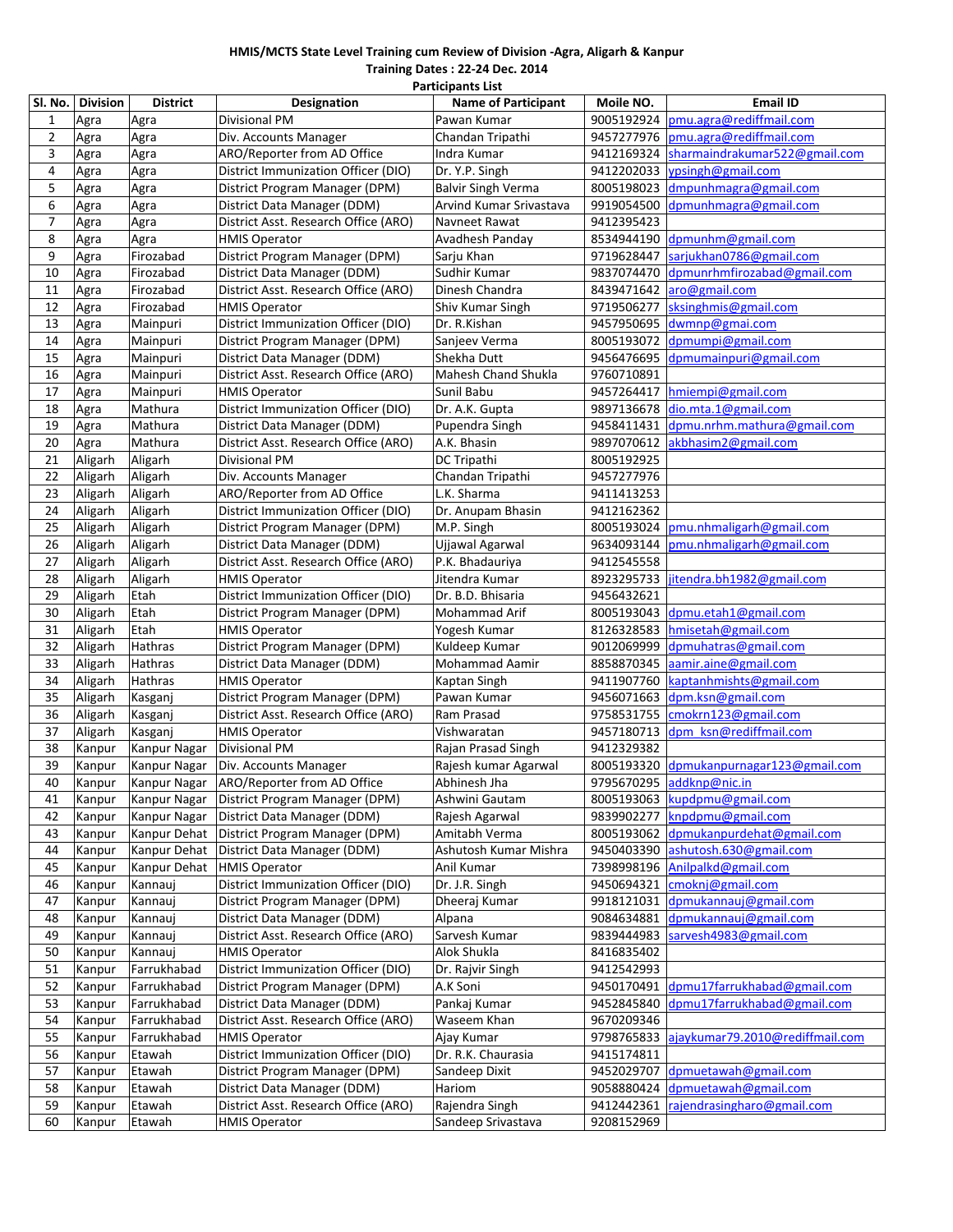| SI. No.      | <b>Division</b>         | <b>District</b> | <b>Designation</b>                   | <b>Name of Participant</b> | Moile NO.  | <b>Email ID</b>           |  |  |  |
|--------------|-------------------------|-----------------|--------------------------------------|----------------------------|------------|---------------------------|--|--|--|
| 61           | Kanpur                  | Auraiya         | District Immunization Officer (DIO)  | Dr. R.A. Katiyar           | 9450132653 |                           |  |  |  |
| 62           | Kanpur                  | Auraiya         | District Program Manager (DPM)       | Anis Ansari                | 8005793027 | dpmunrhmauraiya@gmail.com |  |  |  |
| 63           | Kanpur                  | Auraiya         | District Data Manager (DDM)          | sarfaraz nawaz ansari      | 9335598444 | dpmunrhmauraiya@gmail.com |  |  |  |
| 64           | Kanpur                  | Auraiya         | District Asst. Research Office (ARO) | Om Prakash Kushwaha        | 9368334556 | dpmunrhmauraiya@gmail.com |  |  |  |
| 65           | Kanpur                  | Auraiya         | <b>HMIS Operator</b>                 | Shahabuddin                | 8864990127 | dpmunrhmauraiya@gmail.com |  |  |  |
| 66           | <b>TSU</b>              | Farukhabad      | DM&E TSU Farrukhabad                 | <b>Hemant Awasthi</b>      | 9838582035 | hemantawesthi@ihat.in     |  |  |  |
| 67           | <b>TSU</b>              | Etah            | DM&ES Etah                           | <b>Arunand Marmu</b>       | 7525014028 | arunanand.murmv@ihat.in   |  |  |  |
| 68           | <b>TSU</b>              | Kannaui         | Dis. M&E Kannauj                     | Sanjeev Kumar Shah         | 7525010494 | sks29101979@gmail.com     |  |  |  |
| 69           | <b>TSU</b>              | Kasganj         | DM&E Kasgani                         | Manish Gupta               | 7525010499 | manish.gupta@ihat.in      |  |  |  |
| 70           | <b>TSU</b>              | Barabanki       | ZMEES-Barabanki                      | Huzaifa Bilal              | 7753995331 |                           |  |  |  |
| 71           | TSU                     | Farukhabad      | ZMEES-Farukhabad                     | Priyanshu Sharma           | 9198321114 |                           |  |  |  |
|              |                         |                 |                                      |                            |            |                           |  |  |  |
|              | <b>Resource Persons</b> |                 |                                      |                            |            |                           |  |  |  |
| $\mathbf{1}$ | State                   | <b>SIFPSA</b>   | GM (FPIS)/GM (M&E)                   | <b>BK Jain</b>             | 9415763843 | bkjain@sifpsa.org         |  |  |  |
| 2            | State                   | NHM-SPMU        | GM (RI/MIS/HQ)                       | Dr Ved Prakash             | 7897829999 |                           |  |  |  |
| 3            | State                   | <b>SIFPSA</b>   | Div PM (R&E) SIFPSA                  | Kaushal Singh Bisht        | 9415248512 | ksbmr@yahoo.com           |  |  |  |
| 4            | State                   | <b>SIFPSA</b>   | PC-FPIS, SIFPSA                      | U.C.Pant                   | 9415195315 |                           |  |  |  |
| 5            | State                   | NHM-SPMU        | Analyst-MIS                          | Prakhar Goswami            | 8005192537 | prakhargoswami@gmail.com  |  |  |  |
| 6            | State                   | NHM-SPMU        | Analyst-MIS                          | SP Jaiswal                 | 8005131290 |                           |  |  |  |
| 7            | State                   | NHM-SPMU        | Analyst-MCTS                         | Ashish Kumar Maurya        | 8004005679 |                           |  |  |  |
| 8            | State                   | NHM-SPMU        | Analyst-MCTS                         | Lokesh Singh               | 9369872309 |                           |  |  |  |
| 9            | State                   | TSU-IHAT        | M&E Specialist-TSU                   | Anand B Tripathi           | 7753995338 |                           |  |  |  |
| 10           | State                   | TSU-IHAT        | M&E Specialist-TSU                   | Shailendra Mishra          | 9919390000 |                           |  |  |  |
| 11           | State                   | NHM-SPMU        | <b>HMIS Team</b>                     | Awadhesh Verma             | 8005192370 |                           |  |  |  |
| 12           | State                   | NHM-SPMU        | <b>HMIS Team</b>                     | Prem Kumar                 | 9473562187 |                           |  |  |  |
| 13           | State                   | NHM-SPMU        | <b>HMIS Team</b>                     | Aditya Singh               | 9792057533 | adityanrhm@gmail.com      |  |  |  |
| 14           | State                   | SPMU            | <b>HMIS Team</b>                     | Qumesh-ul-Hasan            | 8439563228 | mctsanalyst@gmail.com     |  |  |  |
| 15           | GOI                     | Min of H&FW     | <b>HMIS Team</b>                     | Amit Saxena                |            |                           |  |  |  |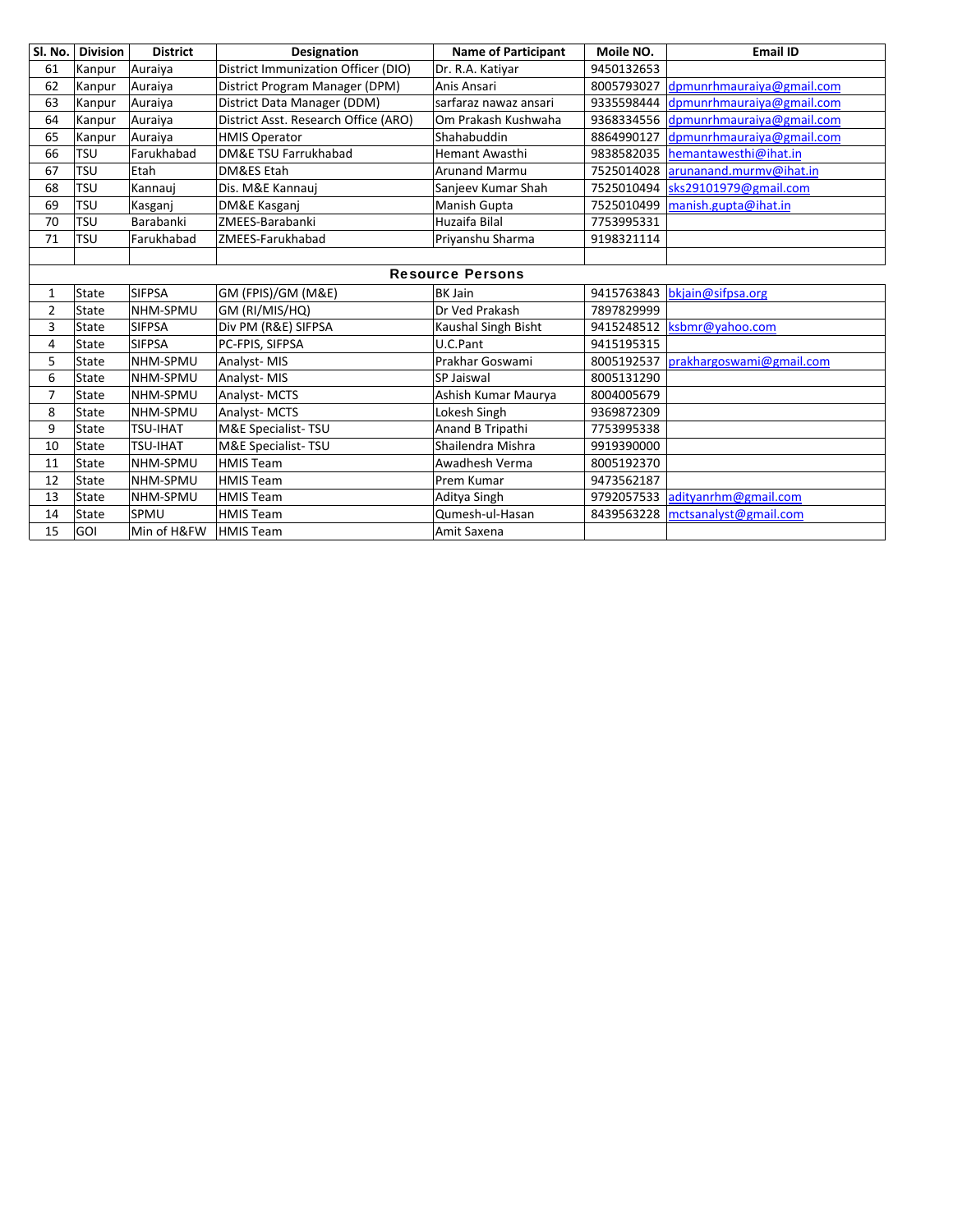#### **HMIS/MCTS State Level Training cum Review of Divison ‐ Meerut & Moradabad Training Dates : 26‐28 Dec. 2014**

|                | <b>Participants List</b> |                 |                                      |                            |            |                             |  |  |  |
|----------------|--------------------------|-----------------|--------------------------------------|----------------------------|------------|-----------------------------|--|--|--|
|                | Sl. No. Division         | <b>District</b> | <b>Designation</b>                   | <b>Name of Participant</b> | Moile NO.  | <b>Email ID</b>             |  |  |  |
| $\mathbf{1}$   | Meerut                   | Meerut          | <b>Divisional PM</b>                 | Mr. Sachin Srinarain       | 9412376724 | dpmumeerut@gmail.com        |  |  |  |
| $\overline{2}$ | Meerut                   | Meerut          | Div. Accounts Manager                | Mr. D.D. Joshi             | 8005193322 | dpmumeerut@gmail.com        |  |  |  |
| 3              | Meerut                   | Meerut          | ARO/Reporter from AD Office          | Mr. Tajendra Singh         | 9927499772 |                             |  |  |  |
| $\overline{4}$ | Meerut                   | Meerut          | District Immunization Officer (DIO)  | Dr. Ajay Ghai              | 9411406730 | divmeerut@gmail.com         |  |  |  |
| 5              | Meerut                   | Meerut          | District Program Manager (DPM)       | Mr. Imran Khan             | 8005193075 | dpmumrt2008@gmail.com       |  |  |  |
| 6              | Meerut                   | Meerut          | District Asst. Research Office (ARO) | Mr. V.K. Singh             | 8005793290 | arvstalmst@gmail.com        |  |  |  |
| $\overline{7}$ | Meerut                   | Meerut          | <b>HMIS Operator</b>                 | Mr. Shailesh               | 9758574601 | mrshaileshsiso              |  |  |  |
| 8              | Meerut                   | Baghpat         | District Immunization Officer (DIO)  | Dr. Neeraj Tyagi           | 9760011648 | diobaghpat@gmail.com        |  |  |  |
| 9              | Meerut                   | Baghpat         | District Program Manager (DPM)       | Mr. Manjeet Kumar          | 8005193029 | dpmbpt@gmail.com            |  |  |  |
| 10             | Meerut                   | Baghpat         | District Data Manager (DDM)          | Mr Vijai Kumar             | 7409647352 |                             |  |  |  |
| 11             | Meerut                   | Baghpat         | District Asst. Research Office (ARO) | Mr. Anil Kumar             | 9758922092 | anilarobpt@gmail.com        |  |  |  |
| 12             | Meerut                   | Baghpat         | <b>HMIS Operator</b>                 | Mr. Vikas Kumar            | 9917471891 | vikas.bgaini@gmail.com      |  |  |  |
| 13             | Meerut                   | Bulandshahar    | District Immunization Officer (DIO)  | Dr. Ashok Talyani          | 9412248677 | cmobsr@gmail.com            |  |  |  |
| 14             | Meerut                   | Bulandshahar    | District Program Manager (DPM)       | Mr. Siddhanath Tiwari      | 8005193039 | dpmbsr@gmail.com            |  |  |  |
| 15             | Meerut                   | Bulandshahar    | District Data Manager (DDM)          | Mr. Shekhar Kumar          | 8273408340 | cafshekhar@gmail.com        |  |  |  |
| 16             | Meerut                   | Bulandshahar    | District Asst. Research Office (ARO) | Mr. Sudhish Pradhan        | 9358021202 |                             |  |  |  |
| 17             | Meerut                   | Bulandshahar    | <b>HMIS Operator</b>                 | Mr Gauri Shankar           | 9997737273 | dpmbsr@gmail.com            |  |  |  |
| 18             | Meerut                   | G.B.Nagar       | District Program Manager (DPM)       | Mr Promod Kumar            | 8005193049 |                             |  |  |  |
| 19             | Meerut                   | G.B.Nagar       | District Data Manager (DDM)          | Mr. Ambrish Kumar          | 8005193192 | dpmgbnc@gmail.com           |  |  |  |
| 20             | Meerut                   | G.B.Nagar       | <b>HMIS Operator</b>                 | Mr Rinku                   | 9717507461 | rinkukumar963@gmail.com     |  |  |  |
| 21             | Meerut                   | Ghaziabad       | District Program Manager (DPM)       | Intizar Ahmad Siddiqui     | 9412593024 | dpmugzb@gmail.com           |  |  |  |
| 22             | Meerut                   | Ghaziabad       | District Asst. Research Office (ARO) | Mr. Raj Kumar Singh        | 9868583567 | rksgaur@gmail.com           |  |  |  |
| 23             | Meerut                   | Hapur           | District Immunization Officer (DIO)  | Dr. Naveen Rohal           | 8586063848 | rohalnaveen@gmail.com       |  |  |  |
| 24             | Meerut                   | Hapur           | District Program Manager (DPM)       | Mr. Desh Raj Kushwaha      | 9456892929 | dpmhpu@gmail.com            |  |  |  |
| 25             | Meerut                   | Hapur           | District Asst. Research Office (ARO) | Mr. A.K. Yadav             | 9411014032 |                             |  |  |  |
| 26             | Meerut                   | Hapur           | <b>HMIS Operator</b>                 | Mr. Ambrish Kr. Singh      | 9452456341 | abrishuraj@gmail.com        |  |  |  |
| 27             | Moradabad                | Moradabad       | <b>Divisional PM</b>                 | Ms. Humaira Bin Salma      | 8005192939 | divpmumoradabad@gmail.com   |  |  |  |
| 28             | Moradabad                | Moradabad       | Div. Accounts Manager                | Mr. Arjun Shaw             | 9452252582 | divpmumoradabad@gmail.com   |  |  |  |
| 29             | Moradabad                | Moradabad       | ARO/Reporter from AD Office          | Mr. Maheshdutt             | 9410295283 |                             |  |  |  |
| 30             | Moradabad                | Moradabad       | District Program Manager (DPM)       | Mr. Raghuveer Singh        | 8005113072 | dpmumbd@yahoo.in            |  |  |  |
| 31             | Moradabad                | Moradabad       | District Data Manager (DDM)          | Pravindra Kumar            | 9410241462 | dpmumbd@yahoo.in            |  |  |  |
| 32             | Moradabad                | Moradabad       | <b>HMIS Operator</b>                 | Mr Rajeev Kumar            | 7000941925 |                             |  |  |  |
| 33             | Moradabad                | Rampur          | District Immunization Officer (DIO)  | Dr. V.K. Tyagi             | 9410465663 | diorampur@gmail.cim         |  |  |  |
| 34             | Moradabad                | Rampur          | District Program Manager (DPM)       | Md. Nazir                  | 8005193082 | dpmurampur@gmail.com        |  |  |  |
| 35             | Moradabad                | Rampur          | District Data Manager (DDM)          | Mr. Preeti Chaudhary       | 9457016652 | dpmurampur@gmail.com        |  |  |  |
| 36             | Moradabad                | Rampur          | <b>HMIS Operator</b>                 | Bablu                      | 9690613088 | bablusagar2@gmail.com       |  |  |  |
| 37             | Moradabad                | Sambhal         | District Immunization Officer (DIO)  | Dr. Kaptan Singh           | 9412475437 |                             |  |  |  |
| 38             | Moradabad                | Sambhal         | District Program Manager (DPM)       | Mr. Sanjeev Rathore        | 9412461113 | dpmusambhal@gmail.com       |  |  |  |
| 39             | Moradabad                | Sambhal         | District Data Manager (DDM)          | Mr. Surendra Singh         | 9027405274 | surendrasbijnor@gmail.com   |  |  |  |
| 40             | Moradabad                | Sambhal         | District Asst. Research Office (ARO) | Mr. Mahesh Chandra Gupta   | 9411915623 |                             |  |  |  |
| 41             | Moradabad                | Sambhal         | <b>HMIS Operator</b>                 | Ajith Kumar Kashyap        | 9359386440 | atithkumar2012@gmail.com    |  |  |  |
| 42             | Moradabad                | J.P.Nagar       | District Program Manager (DPM)       | Mr. Bhanu Prakash          | 8005193060 | dpmujpnagar@gmail.com       |  |  |  |
| 43             | Moradabad                | J.P.Nagar       | District Data Manager (DDM)          | Mr. Prahalad Saini         | 8791119780 | dpmujpnagar@gmail.com       |  |  |  |
| 44             | Moradabad                | J.P.Nagar       | District Asst. Research Office (ARO) | Mr. Rampal Singh           | 9412805990 |                             |  |  |  |
| 45             | Moradabad                | J.P.Nagar       | <b>HMIS Operator</b>                 | Mr. Devendra Kumar         | 9568976757 | dpmubij08@rediffmail.com    |  |  |  |
| 46             | Moradabad                | Bijnour         | District Immunization Officer (DIO)  | Dr. Shailesh Jain          | 9719730614 | drshaileshjain246@gmail.com |  |  |  |
| 47             | Moradabad                | Bijnour         | District Program Manager (DPM)       | Mr. Rakesh Pratap Singh    | 8005193037 | dpmubij08@rediffmail.com    |  |  |  |
| 48             | Moradabad                | Bijnour         | District Data Manager (DDM)          | Mr. Neeraj Kumar Sharma    | 9760232885 | dpmubij08@rediffmail.com    |  |  |  |
| 49             | Moradabad                | Bijnour         | <b>HMIS Operator</b>                 | Mr. Sanjeev Kumar          | 8791434237 | hmisbijnor@gmail.com        |  |  |  |
| 50             | <b>TSU</b>               | Rampur          | DM&ES, Rampur                        | Aashmohammed               | 8392837781 | aashmohammed@gmail.com      |  |  |  |
|                |                          |                 |                                      |                            |            |                             |  |  |  |

|                |            |                 |                     | <b>Resource Persons</b> |            |                               |
|----------------|------------|-----------------|---------------------|-------------------------|------------|-------------------------------|
|                | State      | <b>SIFPSA</b>   | GM (FPIS)/GM (M&E)  | <b>BK Jain</b>          | 9415763843 | bkjain@sifpsa.org             |
| $\overline{2}$ | State      | <b>SIFPSA</b>   | Div PM (R&E) SIFPSA | Kaushal Singh Bisht     | 9415248512 | ksbmr@vahoo.com               |
| 3              | State      | <b>SIFPSA</b>   | PC-FPIS, SIFPSA     | U.C.Pant                | 9415195315 |                               |
| 4              | State      | NHM-SPMU        | Analyst-MIS         | Prakhar Goswami         | 8005192537 | prakhargoswami@gmail.com      |
| 5              | State      | NHM-SPMU        | Analyst-MCTS        | Ashish Kumar Maurya     | 8004005679 |                               |
| 6              | State      | TSU-IHAT        | M&E Specialist-TSU  | Anand B Tripathi        | 7753995338 |                               |
| ⇁              | State      | <b>TSU-IHAT</b> | M&E Specialist-TSU  | Shailendra Mishra       | 9919390000 |                               |
| 8              | State      | NHM-SPMU        | Data Analyst-MCTS   | S.P.Jaiswal             | 8005131290 |                               |
| 9              | State      | NHM-SPMU        | <b>HMIS Team</b>    | <b>Prem Kumar</b>       |            | 7408318064 premhmis@gmail.com |
| 10             | State      | NHM-SPMU        | <b>HMIS Team</b>    | Qumesh-ul-Hasan         | 8439563228 |                               |
| 11             | State      | State           | <b>HMIS Team</b>    | Mr. Awadhesh Verma      | 8005192370 |                               |
| 12             | <b>GOI</b> | Min of H&FW     | <b>HMIS Team</b>    | Amit Saxena             |            |                               |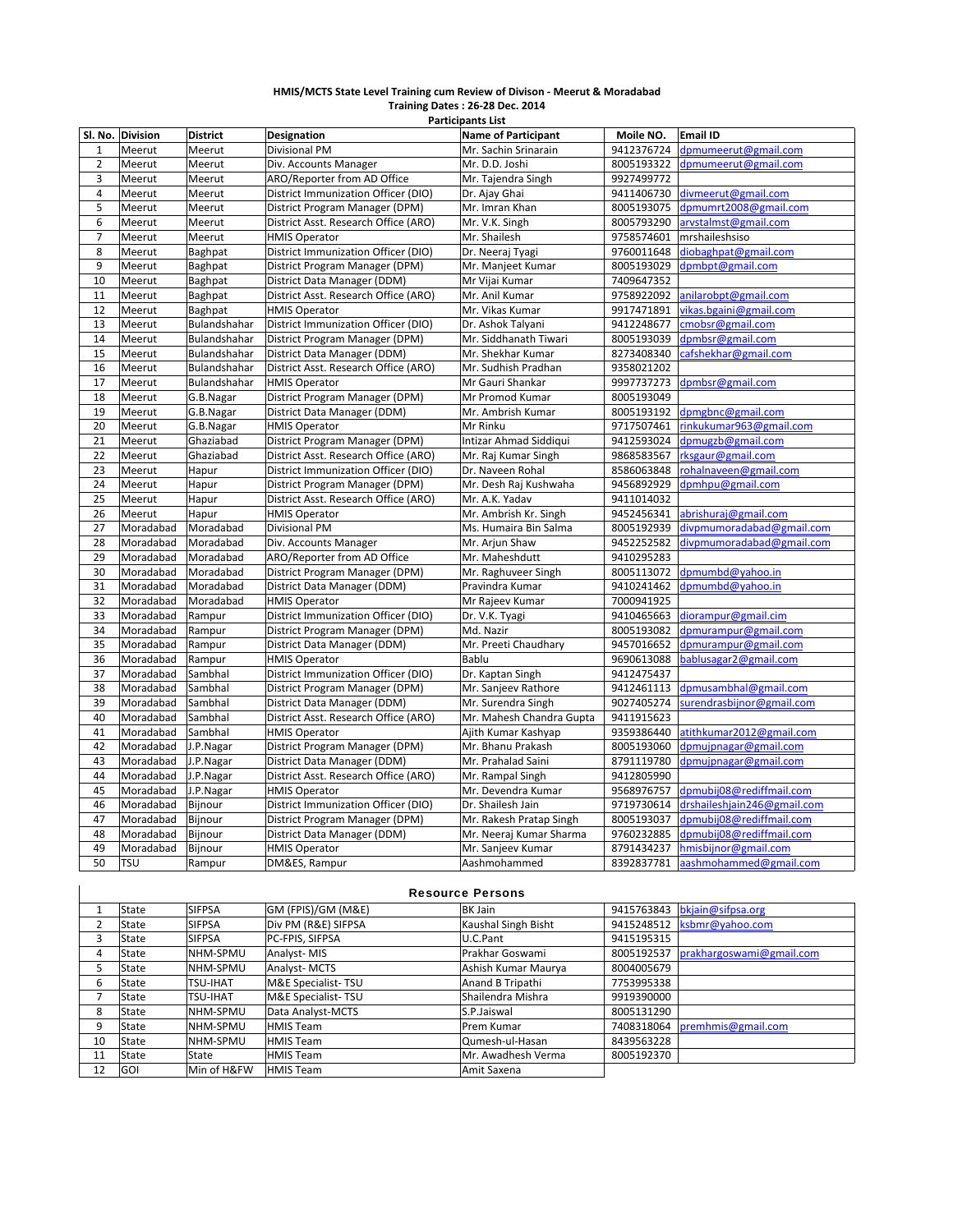### **HMIS/MCTS State Level Training cum Review of Divison ‐ Gorakhpur, Basti & Devipatan**

**SI.** No. Division District Designation **Designation** Name of Participant Moile NO. Email ID 1 Gorakhpur Gorakhpur Divisional PM Mr. D. Debnath 8005192933 pmugkp@rediffmail.com 2 Gorakhpur Gorakhpur Div. Accounts Manager Mr. M.I. Hasan 8005193314 pmugkp@rediffm<br>2 Gorakhpur Gorakhpur District Immunization Officer (DIO) Dr. I.V. Vishwakarma 9415823242 vishwakarma.indr Gorakhpur Gorakhpur District Immunization Officer (DIO) Dr. I.V. Vishwakarma 9415823242 vishwakarma.indravijay@ 4 Gorakhpur Gorakhpur District Program Manager (DPM) Kumar Pankaj Anand 8005193053 dn in managkp@gmail.com 5 Gorakhpur Gorakhpur District R I operator Mr. Adil Fakhar 9936472311 6 Gorakhpur Gorakhpur HMIS Operator Mr. Aashit Kumar Pandey 9453588220 aashitpandey@gmail.com 7 Gorakhpur Deoria | District Program Manager (DPM) | Ms. Poonam | 8005193042 domudeoria@gmail.com 8 Gorakhpur Deoria District Data Manager (DDM) Mr. Pramod Kumar 9455046577 dpmudeoria@gmail.com 9 Gorakhpur Deoria HMIS Operator Mr. Firoz Akhtar 8726902773 dpmudeoria@gmail.com 10 Gorakhpur Kushinagar District Immunization Officer (DIO) Dr Lalta Prasad 9415790310 kushinagar\_dio@yahoo.com 11 Gorakhpur Kushinagar District Program Manager (DPM) Haricharan 19805193066 ksndpmu@yahoo.in 12 Gorakhpur Kushinagar District Data Manager (DDM) Ritesh Kumar Tiwari 8005193138 ksndpmu@yahoo.in 13 Gorakhpur Kushinagar HMIS Operator Mr. Ajay P. Tripathi 9919422157 ajayksn12@gmail.com<br>14 Gorakhpur Maharaigani District Program Manager (DPM) Mr. Niraj Kr. Singh 8005193070 domumaharaigani@gr 14 Gorakhpur Maharajganj District Program Manager (DPM) Mr. Niraj Kr. Singh 8005193070 dpmumaharajganj@gmail.com 15 Gorakhpur Maharajganj District Data Manager (DDM) Mr. Mitra Sengupta 9454601710 dpmumaharajganj@gmail.com 16 Gorakhpur Maharajganj HMIS Operator Mr. Shailendra Yadav 8543986903 shailendra.yadav13@gmail.com 17 Basti Basti Divisional PM Mr. Arvind Pandey 8005192929 dn basti Basti Basti Basti Divisional PM Mr. Arvind Pandey<br>18 Basti Basti Divisional Accounts Manager Mr. M.I. Hasan 8005193314 domu.basti@gmail.com 18 Basti Basti Div. Accounts Manager Mr. M.I. Hasan 8005193314 19 Basti Basti ARO/Reporter from AD Office Mr. V.N. Mishra 9415712566 v.nmishra@gmail.com 20 Basti Basti District Immunization Officer (DIO) Dr. C.L. Kanaujia 9648202076 21 Basti Basti District Program Manager (DPM) 22 Basti Basti District Data Manager (DDM) Mr. Prabhat Kr. Maurya 945002135 dpmunrhm.basti@gmail.com 23 Basti Basti District Asst. Research Office (ARO) Mr. Ravi Pratap Bahadur 9415671787 24 Basti Basti HMIS Operator Ms. Archana Mishra | 9670770732 25 Basti Sidharthnagar District Immunization Officer (DIO) Dr. Satish Kumar 9415418555 26 Basti Sidharthnagar District Program Manager (DPM) Mr. R.K. Sharma 8005193088 dpmunrhm.sdn@gmail.com 27 Basti Sidharthnagar District Data Manager (DDM) Mr. Amit Kumar 7897074032 dpmunrhm.sdn@gmail.com 28 |Basti |Sidharthnagar |District Asst. Research Office (ARO) |Mr. Malik Zamirullah | 8601349143 29 Basti Sidharthnagar HMIS Operator Mr. Devendra Dwivedi 8874129824 dpmunrhm.sdn@gmail.com 30 Basti Sant kabirnagar District Immunization Officer (DIO) Dr. S. Singh 9415713203 cmosknr@gmail.com 31 Basti Sant kabirnagar District Program Manager (DPM) Mr. Vinit Kr. Srivastava 8005193084 dpmunrhm.skn@gmail.com 32 Basti Sant kabirnagar District Data Manager (DDM) Mr. Krishna Kumar Bhatnagar 9838072000 dpmunrhm@gmail.com 33 Basti Sant kabirnagar HMIS Operator Mr. Vikteshwar Pathak 9044323337 dpmunrhm.skn@gmail.com 34 Devipatan Gonda | Divisional PM | Mr. Arvind Goswami | 8005192931 dpmu\_devipatan@rediffmail.com 35 Devipatan Gonda Div. Accounts Manager Mr. Pawan Kr. Verma 8005193317 dpmudevipatan@gmail.com<br>36 Devipatan Gonda ARO/Reporter from AD Office Mr. R.A. Verma 9453268053 ravgonda@gmail.com 36 Devipatan Gonda ARO/Reporter from AD Office Mr. R.A. Verma 9453268053 37 Devipatan Gonda District Program Manager (DPM) Mr. Amar Nath 8005193052 dpmugonda@gmail.com 38 Devipatan Gonda HMIS Operator Mr. Shatroghan Lal 9451896688 39 Devipatan Balrampur District Program Manager (DPM) Mr. Shivendra Mani 8005193032 dpmunhm.balrampur@gmail.com 40 Devipatan Balrampur District Data Manager (DDM) Mr. Vivek Kumar 9125937654 dpmunrhm@gmail.com 41 | Devipatan | Balrampur | District Asst. Research Office (ARO) | Mr. Ram Chandra Yadav | 8874996568 42 |Devipatan |Balrampur | HMIS Operator Mr. Sandeep Kumar | 9532927849 43 Devipatan Bahraich District Immunization Officer (DIO) Dr. P.K. Bandil 9410107775 drbandilpk@gmail.com 44 Devipatan Bahraich District Program Manager (DPM) Mr. Manish Bisaria 8005193030 bisariamanish@rediffmail.com 45 Devipatan Bahraich District Data Manager (DDM) Mr. Anurag Srivastava 9196002214 dpmu.bahraich@ 46 Devipatan Bahraich District Asst. Research Office (ARO) Mr. R.N. Pandey 9450749162 dpmu.bahraich@gmail.com 47 Devipatan Shrawasti District Program Manager (DPM) Mr. Moti Lal Sharma 8005193087 dpmu.shrawasti@gmail.com 48 Devipatan Shrawasti District Data Manager (DDM) Mr. Surbhid Kant Vipin 7388970767 dpmu.shrawasti@gmail.com 49 | Devipatan Shrawasti | District Asst. Research Office (ARO) | Mr. Rajman Mishra | 9450748324 50 Devipatan Shrawasti HMIS Operator Mr. Rajesh Kr. Verma 8765455224 rajeshverma911@gmail.com 51 TSU Maharajganj DM&ES, Maharajganj Sandeep Srivastava 7753902249 52 TSU Sant kabirnagar DM&ES, Sant Kabir nagar Jay Singh 7525014023 53 TSU Gonda DM&ES ‐ Gonda Praveen Pathak 7753902253 54 TSU Shrawasti DM&E‐Shrawasti Swatantra Prakash 7753902257 55 TSU Gonda ZMEES-Gonda Shivanand Chauhan 7525014030<br>56 TSU Sidharthnagar DM&E-Sidharthnagar Arvind Kumar Srivastava 7753902248 56 TSU Sidharthnagar DM&E‐ Sidharthnagar Arvind Kumar Srivastava 7753902248 57 Azamgarh Azamgarh Div PM Arvind Kumar Srivastava 9450202606 **Participants List**

|   | <b>Resource Persons</b> |                 |                               |                     |            |                                     |  |  |  |
|---|-------------------------|-----------------|-------------------------------|---------------------|------------|-------------------------------------|--|--|--|
|   | State                   | NHM-SPMU        | GM (RI/MIS/HQ)                | Dr Ved Prakash      |            |                                     |  |  |  |
|   | State                   | <b>SIFPSA</b>   | Div PM (R&E) SIFPSA           | Kaushal Singh Bisht |            | 9415248512   ksbmr@yahoo.com        |  |  |  |
|   | State                   | <b>SIFPSA</b>   | PC-FPIS. SIFPSA               | U.C.Pant            | 9415195315 |                                     |  |  |  |
|   | State                   | NHM-SPMU        | Analyst-MIS                   | Prakhar Goswami     |            | 8005192537 prakhargoswami@gmail.com |  |  |  |
|   | State                   | NHM-SPMU        | <b>Analyst-MCTS</b>           | Ashish Kumar Maurya | 8004005679 |                                     |  |  |  |
|   | State                   | <b>TSU-IHAT</b> | <b>M&amp;E Specialist-TSU</b> | Anand B Tripathi    | 7753995338 |                                     |  |  |  |
|   | State                   | <b>TSU-IHAT</b> | <b>M&amp;E Specialist-TSU</b> | Shailendra Mishra   | 9919390000 |                                     |  |  |  |
| 8 | State                   | NHM-SPMU        | Data Analyst-MIS              | S.P.Jaiswal         | 8005131290 |                                     |  |  |  |

**Training Dates : 29‐31 Dec. 2014**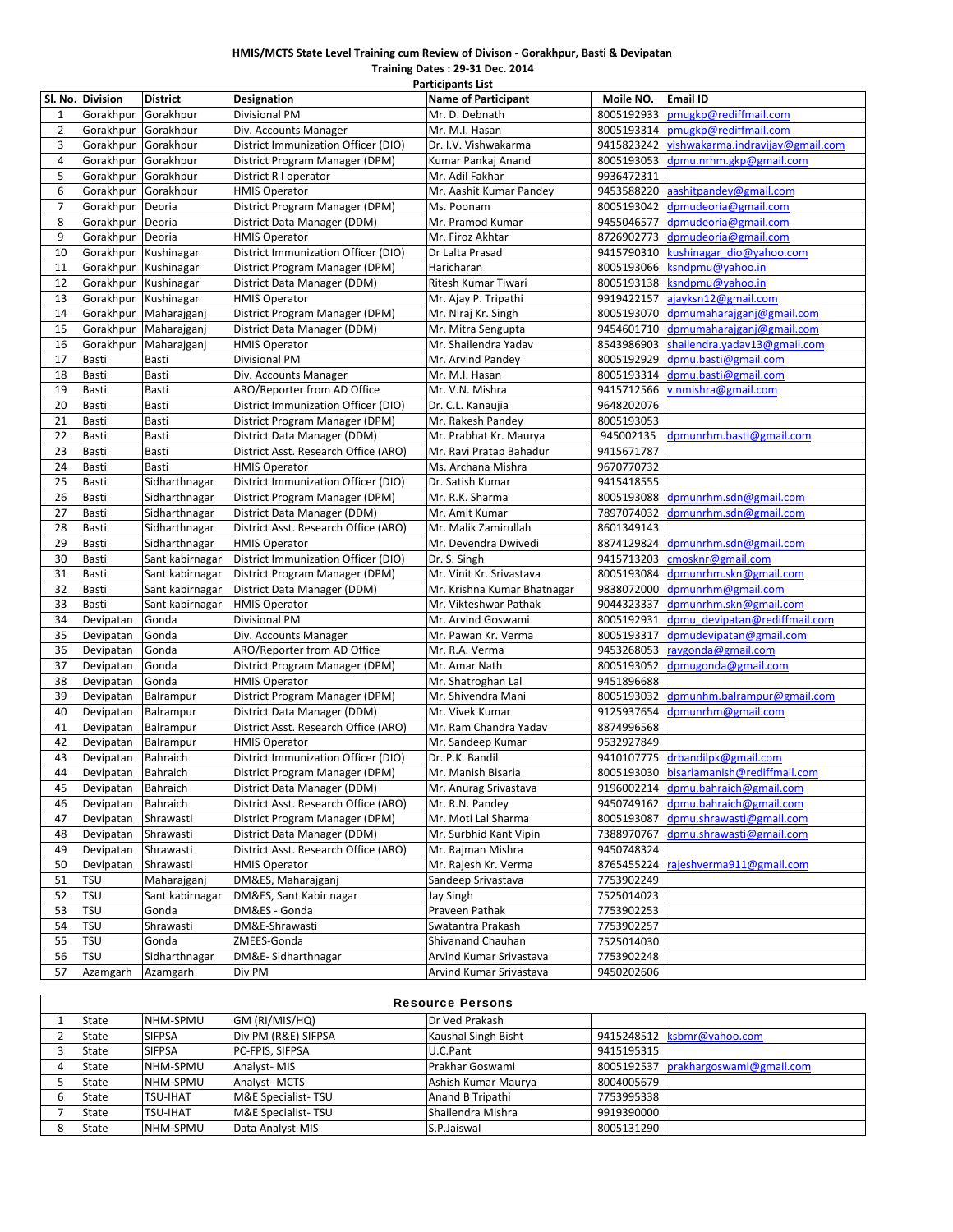|    | SI. No. Division | <b>District</b>  | Designation       | Name of Participant | Moile NO.  | <b>Email ID</b> |
|----|------------------|------------------|-------------------|---------------------|------------|-----------------|
|    | State            | NHM-SPMU         | Data Analyst-MCTS | Lokesh Singh        | 9369872309 |                 |
| 10 | State            | NHM-SPMU         | <b>HMIS Team</b>  | Mr. Awadhesh Verma  | 8005192370 |                 |
|    | State            | NHM-SPMU         | <b>HMIS Team</b>  | Qumesh-ul-Hasan     | 8439563228 |                 |
|    | State            | <b>INHM-SPMU</b> | <b>HMIS Team</b>  | Prem Kumar          | 9473562187 |                 |
|    | <b>GOI</b>       | Min of H&FW      | <b>HMIS Team</b>  | Gursimran Alagh     |            |                 |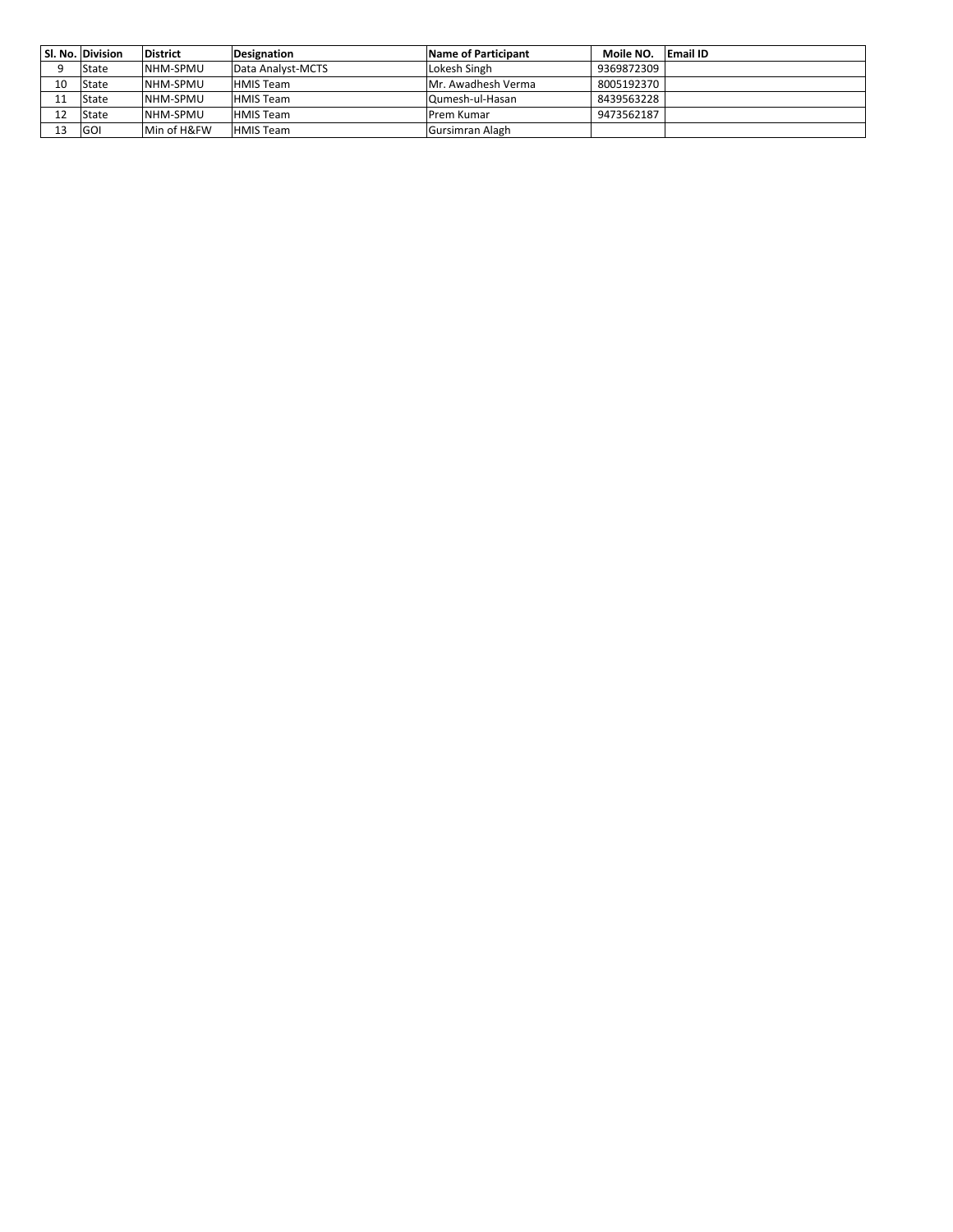#### **HMIS/MCTS State Level Training cum Review of Divison ‐ Lucknow, Faizabad & Bareilly**

**Training Dates : 06‐08 Jan, 2015 Participants List**

|                | I. NoDivision         | <b>District</b> | Designation                          | <b>Name of Participant</b> | Moile NO.  | <b>Email ID</b>                  |
|----------------|-----------------------|-----------------|--------------------------------------|----------------------------|------------|----------------------------------|
| $\mathbf{1}$   | Lucknow               | Lucknow         | Divisional PM                        | Mr. Raja Ram Yadav         | 8005192936 | pmu lko@yahoo.co.in              |
| $\overline{2}$ | Lucknow               | Lucknow         | Div. Accounts Manager                | Mr. Vijay Kr. Jalpota      | 8005193321 | pmu lko@yahoo.co.in              |
| 3              | Lucknow               | Lucknow         | District Program Manager (DPM)       | Mr. Arshad Ahmad Ansari    | 8005193069 | lkodpmu@gmail.com                |
| 4              | Lucknow               | Lucknow         | Computer RI                          | Ms. Tripti Srivastava      | 9838433615 | lkodpmu@gmail.com                |
| 5              | Lucknow               | Lucknow         | District Asst. Research Office (ARO) | Mr. Rakesh Kumar           | 8423677615 |                                  |
| 6              | Lucknow               | Lucknow         | <b>HMIS Operator</b>                 | Mr. Amar Nath Yadav        | 8382869497 | lkodpmu@gmail.com                |
| $\overline{7}$ | Lucknow               | Hardoi          | District Program Manager (DPM)       | Mr. Sujit Kumar Singh      | 8005793055 | dpmu2011@gmail.com               |
| 8              | Lucknow               | Hardoi          | District Data Manager (DDM)          | Ms. Anita Kanaujia         | 9369881720 | dpmuhardoicell@gmail.com         |
| 9              | Lucknow               | Hardoi          | District Asst. Research Office (ARO) | Dr. A.K. Srivastava        | 9454044233 | drakumar1955@gmail.com           |
| 10             | Lucknow               | Hardoi          | <b>HMIS Operator</b>                 | Mr. Ishwar Kumar           | 8858649014 | dpmuhardoi2011@gmail.com         |
| 11             | Lucknow               | Lakhimpur Kheri | District Program Manager (DPM)       | Mr. Sujeet Verma           | 8005193067 | dpmukheri@gmail.com              |
| 12             | Lucknow               | Lakhimpur Kheri | District Data Manager (DDM)          | Mr. Deepak Kr. Verma       | 9305331632 | dpmukheri@gmail.com              |
| 13             | Lucknow               | Lakhimpur Kheri | <b>HMIS Operator</b>                 | Mr. Rajeev Kumar           | 9125825854 | dpmukheri@gmail.com              |
| 14             | Lucknow               | Sitapur         | District Program Manager (DPM)       | Mr. Pradeep Babu           | 8005193089 | gpbabu@gmail.com                 |
| 15             | Lucknow               | Sitapur         | District Data Manager (DCPM)         | Mr. Amrish Srivastava      | 9336044436 | dpmusitapur@rediffmail.com       |
| 16             | Lucknow               | Sitapur         | District Asst. Research Office (ARO) | Mr. Avinash Kumar          | 9452079699 | aksingh489092@gmail.com          |
| 17             | Lucknow               | Sitapur         | <b>HMIS Operator</b>                 | Mr. Nishant Srivastava     | 8009567489 | srivastava.nishant1989@gmail.com |
| 18             | Lucknow               | Raibareilly     | District Program Manager (DPM)       | Mr. Raj Kishor Tripathi    | 8005193081 | dpmu.rbl@gmail.com               |
| 19             | Lucknow               | Raibareilly     | District Data Manager (DDM)          | Mr. Mahendra Singh         |            | dpmu.rbl@gmail.com               |
| 20             | Lucknow               | Raibareilly     | District Asst. Research Office (ARO) | Mr. G.D. Singh             | 8004680358 |                                  |
| 21             | Lucknow               | Raibareilly     | <b>HMIS Operator</b>                 | Mr. Swapnil Shukla         | 9026745816 | dpmu.rbl@gmail.com               |
| 22             | Lucknow               | Unnao           | District Program Manager (DPM)       | Dr. Moiz Ahmad             | 9919074752 | dpmuunao2012@gmail.com           |
| 23             | Lucknow               | Unnao           | District Data Manager (DDM)          | Mr. Sudhanshu Shekhar      | 9455076802 | dpmuunao2012@gmail.com           |
| 24             | Lucknow               | Unnao           | <b>HMIS Operator</b>                 | Mr. Pradeep Kr. Asthana    | 9793609495 | dpmuunao2012@gmail.com           |
| 25             | Faizabad              | Faizabad        | Divisional PM                        | Mr. D. Debnath             | 8005192932 |                                  |
| 26             | Faizabad              | Faizabad        | Div. Accounts Manager                | Mr. Pawan Kumar Verma      | 8005193317 | divpmusifpsafzd@gmail.com        |
| 27             | Faizabad              | Faizabad        | ARO/Reporter from AD Office          | Mr. Rajesh Kr. Mishra      | 9450295503 | admedicalfzd@gmail.com           |
| 28             | Faizabad              | Faizabad        | District Program Manager (DPM)       | Mr. R.S. Chaurasia         | 8005193045 | dpmufaizabad@gmail.com           |
| 29             | Faizabad              | Faizabad        | District Data Manager (DDM)          | Mr. Rajneesh Ranjan        | 8004964857 | dpmufaizabad@gmail.com           |
| 30             | Faizabad              | Faizabad        | <b>HMIS Operator</b>                 | Mr. Jitendra Kr. Tiwari    | 9453255532 | jeetendra819@gmail.com           |
| 31             | Faizabad              | Ambedkahnagar   | District Program Manager (DPM)       | Mr. Ajay Singh             | 8005193025 | dpmuambdkar@gmail.com            |
| 32             | Faizabad              | Ambedkahnagar   | District Data Manager (DDM)          | Mr. Banshmani              | 9453463464 | dpmuambdkar@gmail.com            |
| 33             | Faizabad              | Ambedkahnagar   | District Asst. Research Office (ARO) | Mr. Faydaryual             | 8005193241 |                                  |
| 34             | Faizabad              | Ambedkahnagar   | <b>HMIS Operator</b>                 | Mr. Raj Kumar Yadav        | 9616521874 | dpmuambdkar@gmail.com            |
| 35             | Faizabad              | Barabanki       | District Immunization Officer (DIO)  | Dr MK Shukla               | 9415004437 | diobbk@gmail.com                 |
| 36             | Faizabad              | Barabanki       | District Program Manager (DPM)       | Mr. Ambrish                | 8005193034 | dpmubbk@gmail.com                |
| 37             | Faizabad              | Barabanki       | District Data Manager (DDM)          | Mr. Atul Gupta             | 9450381297 | dpmubbk@gmail.com                |
| 38             | Faizabad              | Barabanki       | District Asst. Research Office (ARO) | Mr. Ram Gopal Shukla       | 9838245141 |                                  |
| 39             | Faizabad              | Barabanki       | <b>HMIS Operator</b>                 | Mr. Shravan Kr. Gupta      | 9451037520 | dpmubbk@gmail.com                |
| 40             | Faizabad              | Sultanpur       | District Immunization Officer (DIO)  | Dr. Anand Kishore          | 9415482744 |                                  |
| 41             | Faizabad              | Sultanpur       | District Program Manager (DPM)       | Mr. Santosh                | 8005193091 | dpmusln@rediffmail.com           |
| 42             | Faizabad              | Sultanpur       | District Data Manager (DDM)          | Mr. Jitendra Kumar         | 8565883196 | dpmusln@rediffmail.com           |
| 43             | Faizabad Sultanpur    |                 | District Asst. Research Office (ARO) | Mr. Alok Kr. Sonkar        | 9415789562 | alokkumarsonkar@gmail.com        |
|                | 44 Faizabad Sultanpur |                 | <b>HMIS Operator</b>                 | Mr. Sudhir Kr. Yadav       | 9125524972 | alokkumarsonkar@gmail.com        |
| 45             | Faizabad              | Amethi          | District Immunization Officer (DIO)  | Dr S.P.Maurya              | 9415034447 |                                  |
| 45             | Faizabad              | Amethi          | District Program Manager (DCPM)      | Mr. Brijendra Shukla       | 7275209850 | dpmamethi@gmail.com              |
| 46             | Faizabad              | Amethi          | District Asst. Research Office (ARO) | Mr. Om Prakash             | 9450043959 |                                  |
| 47             | Faizabad              | Amethi          | <b>HMIS Operator</b>                 | Mr. Akhilesh               | 8081950005 |                                  |
| 48             | Bareilly              | Bareilly        | Divisional PM                        | Shahid Hussain             | 8005192928 | pmubareilly@gmail.com            |
| 49             | <b>Bareilly</b>       | Bareilly        | Div. Accounts Manager                | Mr. S.K.Soni               | 8005193313 | pmubareilly@gmail.com            |
| 50             | Bareilly              | Bareilly        | District Immunization Officer (DIO)  | Dr. Manoj K. Shukla        | 9837030543 | dio bly@rediffmail.com           |
| 51             | <b>Bareilly</b>       | Bareilly        | District Program Manager (DPM)       | Mr. Brij Lal Verma         | 9456034370 | dpmu.bareilly@gmail.com          |
| 52             | <b>Bareilly</b>       | Bareilly        | District Data Manager (DDM)          | Mr. Prashant Dwivedi       | 8756165448 | dpmu.bareilly@gmail.com          |
| 53             | <b>Bareilly</b>       | Bareilly        | District Asst. Research Office (ARO) | Mr. Sharad Kr. Johri       | 9412271475 |                                  |
| 54             | Bareilly              | Bareilly        | <b>HMIS Operator</b>                 | Mr. Anoop Kumar            | 8445334940 | anoopkumar                       |
|                | 55 Bareilly           | Badaun          | District Immunization Officer (DIO)  | Dr. R.N. Harit             | 9415527636 | diobadaun@gmail.com              |
|                | 56 Bareilly           | Badaun          | District Program Manager (DPM)       | Mr. Manoj Kr. Sharma       | 8005193038 | dpmubdn@gmail.com                |
| 57             | Bareilly              | Badaun          | District Data Manager (DDM)          | Mr. Rajneesh Kr. Verma     | 8355142510 | dpmubdn@gmail.com                |
| 58             | Bareilly              | Badaun          | District Asst. Research Office (ARO) | Mr. Vijay Pal Singh        | 9410212087 |                                  |
| 59             | <b>Bareilly</b>       | Badaun          | <b>HMIS Operator</b>                 | Mr. Rakesh Mishra          | 9451116882 |                                  |
| 60             | <b>Bareilly</b>       | Pilibhit        | District Program Manager (DPM)       | Mr. Sarvesh Kr. Verma      | 8005193009 |                                  |
| 61             | <b>Bareilly</b>       | Pilibhit        | District Data Manager (DDM)          | Mr. Vikas Kr. Gautam       | 8005193151 |                                  |
| 62             | Bareilly              | Pilibhit        | <b>HMIS Operator</b>                 | Mr. Vinod Kr. Shakya       | 8057275640 | vkshakya143@gmail.com            |
| 63             | <b>Bareilly</b>       | Shahjahanpur    | District Immunization Officer (DIO)  | Dr. Laxman Singh           | 9412328389 | drlaxmanpm@gmail.com             |
| 64             | <b>Bareilly</b>       | Shahjahanpur    | District Program Manager (DPM)       | Mr. K.K. Sharma            | 8005193086 |                                  |
| 65             | Bareilly              | Shahjahanpur    | District Data Manager (DDM)          | Mr. Manish Sukhija         | 8791234564 | dpmuspn09@gmail.com              |
|                | 66 Bareilly           | Shahjahanpur    | District Asst. Research Office (ARO) | Mr. S.K. Singh             | 9450417518 | sksyadav65@gmail.com             |
|                | 67 Bareilly           | Shahjahanpur    | <b>HMIS Operator</b>                 | Mr. Bharat Singh           | 8953135287 | bharat91singh@gmail.com          |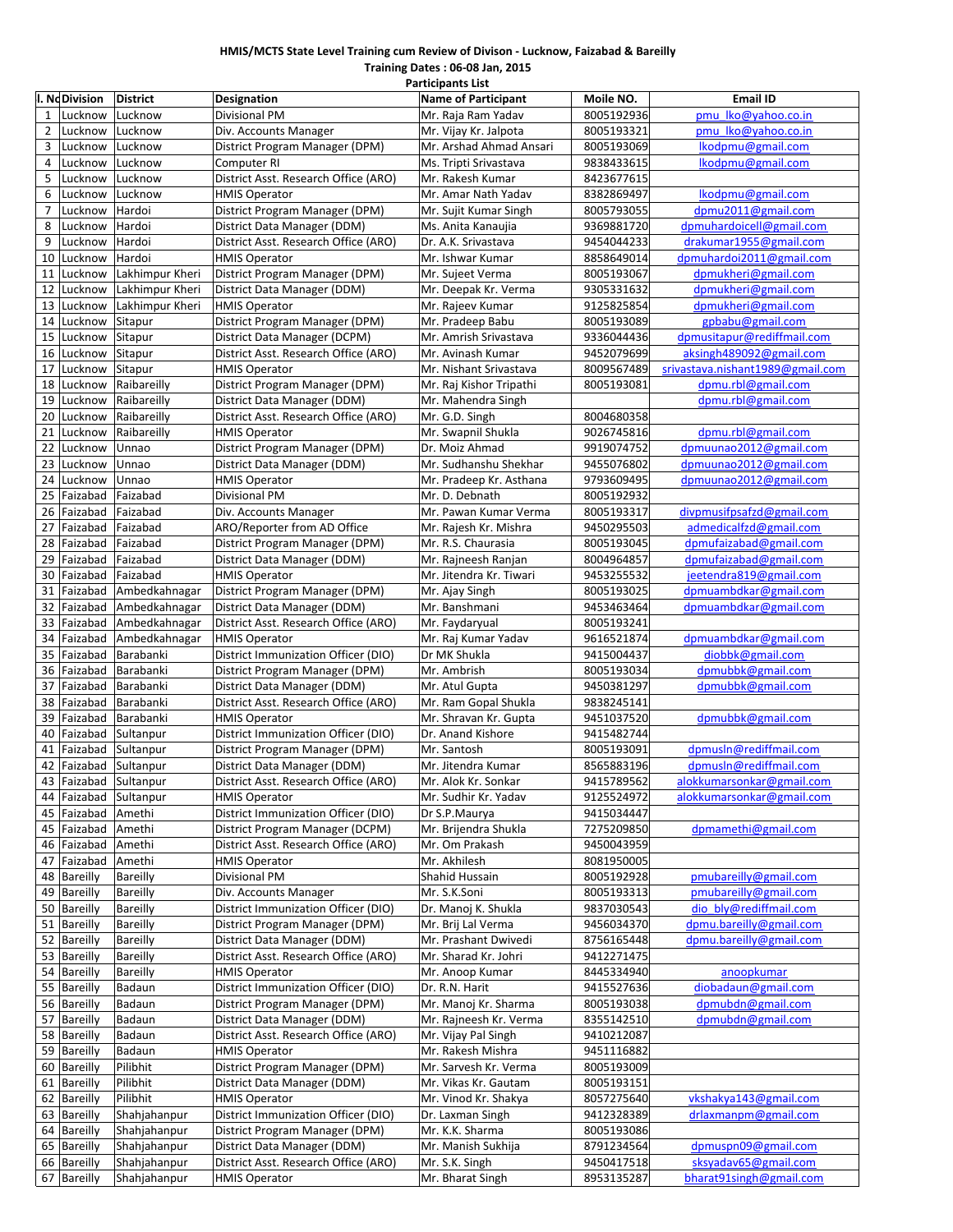| 68 TSU        | Barabanki   | DM M&E-Barabanki             | Sunil Kumar Maurya   | 7752882682 |  |
|---------------|-------------|------------------------------|----------------------|------------|--|
| 69 TSU        | Sahjahanpur | DMES-Sahjahanpur             | Prem Kumar           | 7525010484 |  |
| 70 TSU        | Bareilly    | QMES-Bareilly                | Faisal A Siddigui    | 7525010488 |  |
| 71 TSU        | Pilibhit    | <b>OMES-Pilibhit</b>         | <b>Ganesh Rajput</b> | 7525010479 |  |
| 72 TSU        | Hardoi      | <b>DMES-Hardoi</b>           | <b>Firoz Ahmed</b>   | 7525010496 |  |
| 73 TSU        | Badaun      | DM M&E-Badaun                | <b>Faheem Fatima</b> |            |  |
| <b>74 TSU</b> | Sitapur     | DM M&E-Sitapur               | Abhishek K samedha   | 7752882690 |  |
| 75 TSU        | Faizabad    | DM M&E-Faizabad              | Wasi Ahmed           | 7752882691 |  |
| 76 TSU        | Bareilly    | Z M&E-Bareilly               | Nazir Haider         | 8791011570 |  |
| 77 TSU        | Barabanki   | Z M&E-Barabanki              | Huzaifa Bilal        | 7753995333 |  |
| 78 State      | <b>DGFW</b> | Add. Research Officer DGFW   | R.S Bhadoria         |            |  |
| 79 State      | <b>DGFW</b> | Add. Research Officer DGFW   | Keshav Das           |            |  |
| 80 State      | <b>DGFW</b> | Add. Research Officer DGFW   | Dr A Garg            |            |  |
| 81 State      | <b>DGFW</b> | Asst. Research Officer, DGFW | A.K Sharma           |            |  |
| 82 State      | <b>DGFW</b> | Asst. Research Officer. DGFW | Yogesh Chandra       |            |  |

### Resource Persons

 $\overline{\phantom{a}}$ 

|   | State    | <b>SIFPSA</b>   | GM (FPIS)           | B.K.Jain              | 9415763843 |                          |
|---|----------|-----------------|---------------------|-----------------------|------------|--------------------------|
| 2 | State    | NHM-SPMU        | GM (RI/MIS/HQ)      | Dr Ved Prakash        | 7897829999 |                          |
| 3 | State    | <b>SIFPSA</b>   | Div PM (R&E) SIFPSA | Kaushal Singh Bisht   | 9415248512 | ksbmr@yahoo.com          |
| 4 | State    | <b>SIFPSA</b>   | PC-FPIS, SIFPSA     | U.C.Pant              | 9415195315 |                          |
| 5 | State    | NHM-SPMU        | Analyst-MIS         | Prakhar Goswami       | 8005192537 | prakhargoswami@gmail.com |
| 6 | State    | NHM-SPMU        | Analyst-MIS         | Aditya Singh          | 9792051533 |                          |
|   | State    | NHM-SPMU        | Analyst-MCTS        | Ashish Kumar Maurya   | 8004005679 |                          |
| 8 | State    | <b>TSU-IHAT</b> | M&E Specialist-TSU  | Anand B Tripathi      | 7753995338 |                          |
| 9 | State    | <b>TSU-IHAT</b> | M&E Specialist-TSU  | Shailendra Mishra     | 9913900000 |                          |
|   | 10 State | NHM-SPMU        | Data Analyst-MIS    | S.P.Jaiswal           | 8005131290 |                          |
|   | 11 State | NHM-SPMU        | Data Analyst-MCTS   | Lokesh Singh          | 9369872309 |                          |
|   | 12 State | NHM-SPMU        | PC-MCTS             | Mahendra Pratap Singh | 9616521389 |                          |
|   | 13 State | NHM-SPMU        | <b>HMIS Team</b>    | Mr. Awadhesh Verma    | 8005192370 |                          |
|   | 14 State | NHM-SPMU        | <b>HMIS Team</b>    | Qumesh-ul-Hasan       | 8439563228 |                          |
|   | 15 State | NHM-SPMU        | <b>HMIS Team</b>    | Prem Kumar            | 9473562187 |                          |
|   | 16 State | NHM-SPMU        | DGM (RI/MIS)        | Dr Vikas Singhal      | 8005192158 |                          |
|   | 17 State | NHM-SPMU        | TC-MIS              | Prakhar Prakash       | 8005192548 |                          |
|   | 18 GOI   | Min of H&FW     | <b>HMIS Team</b>    | Ritu Arora            |            |                          |
|   | 19 GOI   | Min of H&FW     | <b>HMIS Team</b>    | Bharti Jain           |            |                          |